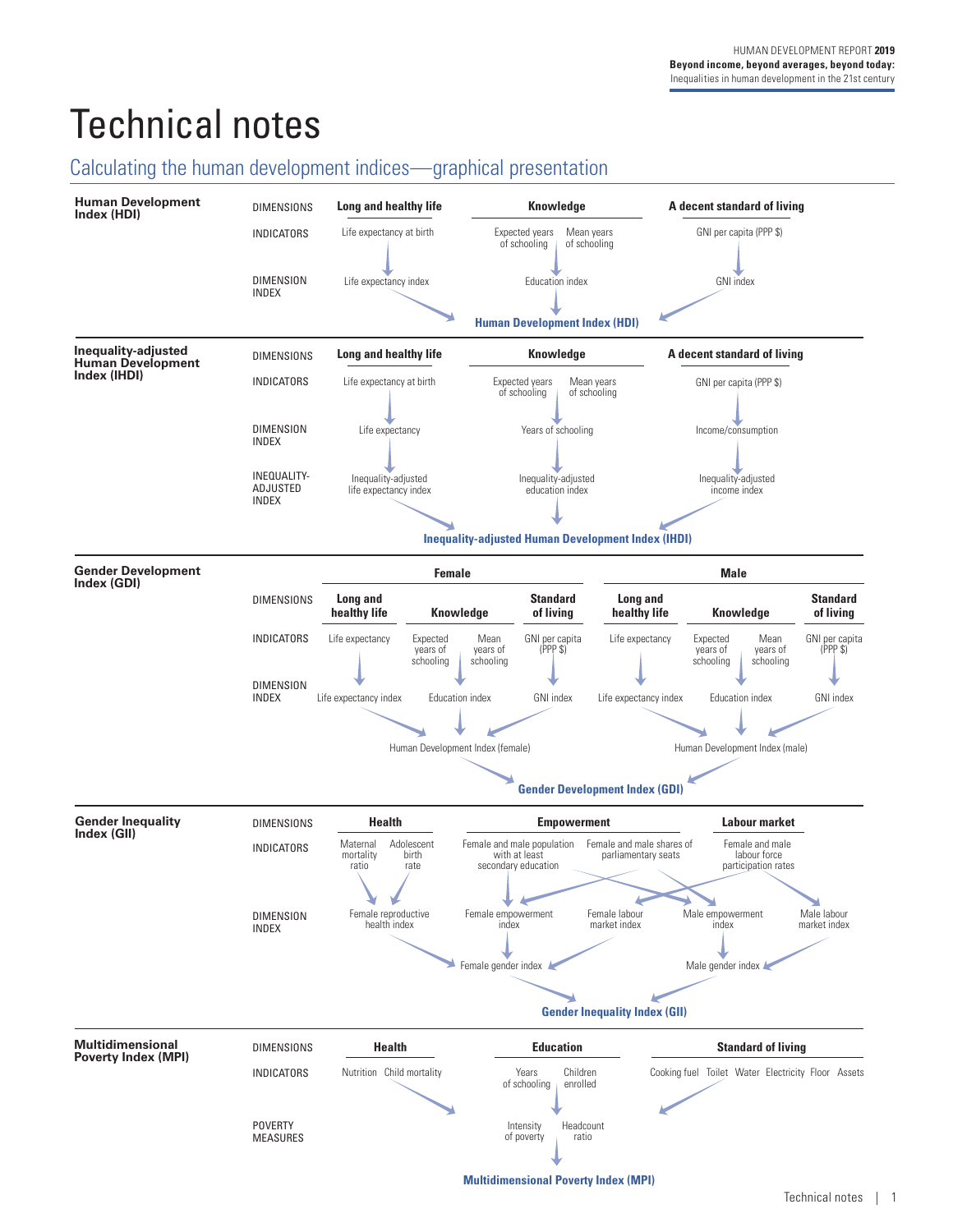The Human Development Index (HDI) is a summary measure of achievements in three key dimensions of human development: a long and healthy life, access to knowledge and a decent standard of living. The HDI is the geometric mean of normalized indices for each of the three dimensions.

### Data sources

- Life expectancy at birth: UNDESA (2019).
- Expected years of schooling: UNESCO Institute for Statistics (2019), ICF Macro Demographic and Health Surveys, United Nations Children's Fund (UNICEF) Multiple Indicator Cluster Surveys and OECD (2018).
- Mean years of schooling: UNESCO Institute for Statistics (2019), Barro and Lee (2018), ICF Macro Demographic and Health Surveys, UNICEF Multiple Indicator Cluster Surveys and OECD (2018).
- GNI per capita: World Bank (2019), IMF (2019) and United Nations Statistics Division (2019).

### Steps to calculate the Human Development Index

There are two steps to calculating the HDI.

#### Step 1. Creating the dimension indices

Minimum and maximum values (goalposts) are set in order to transform the indicators expressed in different units into indices between 0 and 1. These goalposts act as the "natural zeros" and "aspirational targets," respectively, from which component indicators are standardized (see equation 1 below). They are set at the following values:

| <b>Dimension</b>   | <b>Indicator</b>                               | <b>Minimum</b>   | <b>Maximum</b> |
|--------------------|------------------------------------------------|------------------|----------------|
| Health             | Life expectancy (years)                        | 20               | 85             |
|                    | Expected years of schooling (years)            |                  | 18             |
| Education          | Mean years of schooling (years)                | $\left( \right)$ | 15             |
| Standard of living | Gross national income per capita (2011 PPP \$) | 100              | 75,000         |

The justification for placing the natural zero for life expectancy at 20 years is based on historical evidence that no country in the 20th century had a life expectancy of less than 20 years (Maddison, 2010; Oeppen and Vaupel, 2002; Riley, 2005). Maximum life expectancy is set at 85, a realistic aspirational target for many countries over the last 30 years. Due to constantly improving living conditions and medical advances, life expectancy has already come very close to 85 years in several economies: 84.7 years in Hong Kong, China (Special Administrative Region) and 84.5 years in Japan.

Societies can subsist without formal education, justifying the education minimum of 0 years. The maximum for expected years of schooling, 18, is equivalent to achieving a master's degree in most countries. The maximum for mean years of schooling, 15, is the projected maximum of this indicator for 2025.

The low minimum value for gross national income (GNI) per capita, \$100, is justified by the considerable amount of unmeasured subsistence and nonmarket production in economies close to the minimum, which is not captured in the official data. The maximum is set at \$75,000 per capita. Kahneman and Deaton (2010) have shown that there is virtually no gain in human development and well-being from annual income per capita above \$75,000. Currently, only four countries (Brunei Darussalam, Liechtenstein, Qatar and Singapore) exceed the \$75,000 income per capita ceiling.

Having defined the minimum and maximum values, the dimension indices are calculated as:

Dimension index = 
$$
\frac{\text{actual value} - \text{minimum value}}{\text{maximum value} - \text{minimum value}}
$$
. (1)

For the education dimension, equation 1 is first applied to each of the two indicators, and then the arithmetic mean of the two resulting indices is taken. Using the arithmetic mean of two education indices allows perfect substitutability between mean years of schooling and expected years of schooling, which seems to be right given that many developing countries have low school attainment among adults but are eager to achieve universal primary and secondary school enrolment among school-age children.

Because each dimension index is a proxy for capabilities in the corresponding dimension, the transformation function from income to capabilities is likely to be concave (Anand and Sen 2000)—that is, each additional dollar of income has a smaller effect on expanding capabilities. Thus for income, the natural logarithm of the actual, minimum and maximum values is used.

#### Step 2. Aggregating the dimensional indices to produce the Human Development Index

The HDI is the geometric mean of the three dimensional indices:

$$
HDI = (I_{Health} \cdot I_{Education} \cdot I_{Income}) \frac{1}{3}
$$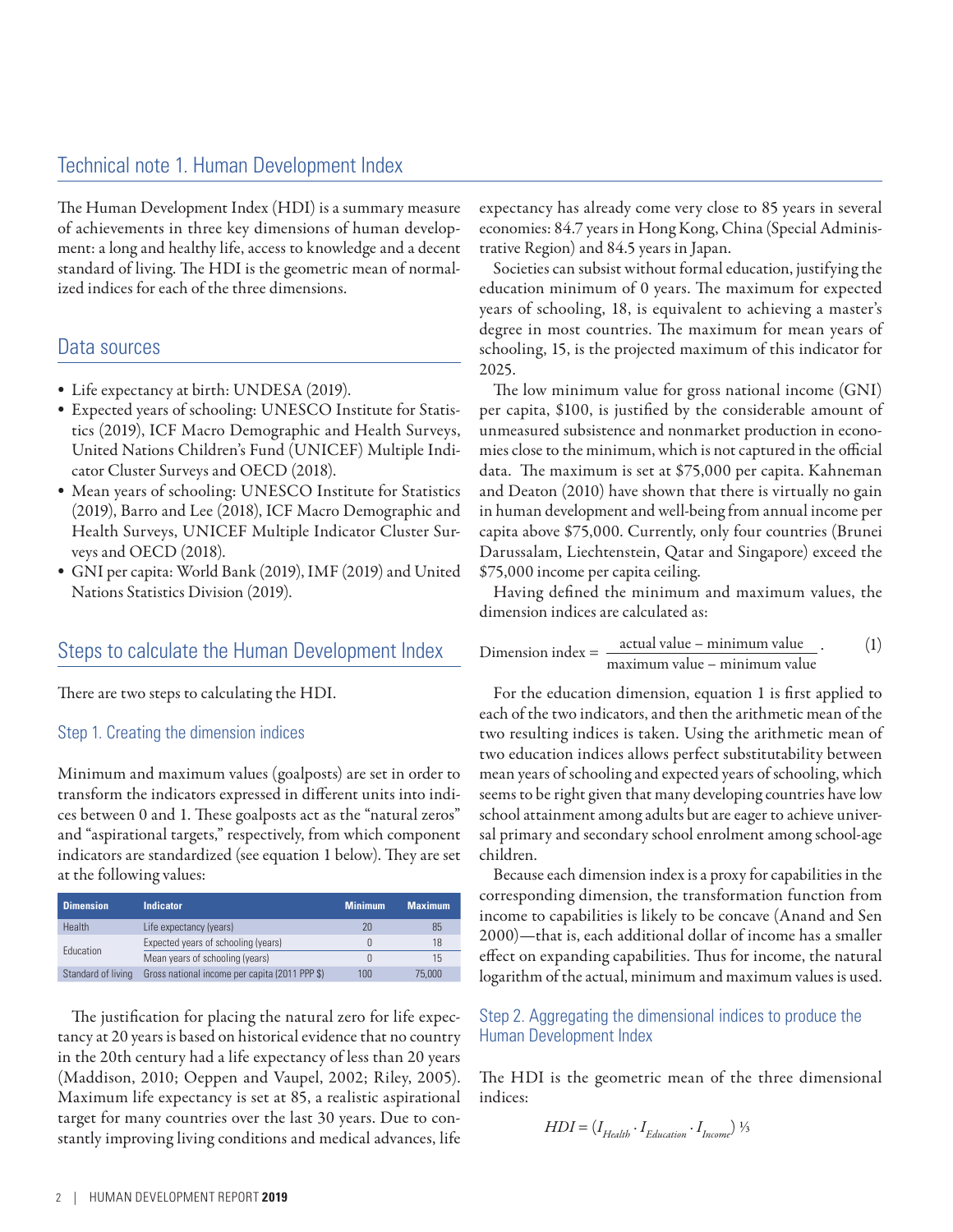#### *Example: Bangladesh*

| <b>Indicator</b>                               | Value           |  |
|------------------------------------------------|-----------------|--|
| Life expectancy at birth (years)               | 72.3            |  |
| Expected years of schooling (years)            | 11 <sub>2</sub> |  |
| Mean years of schooling (years)                | 6.1             |  |
| Gross national income per capita (2011 PPP \$) | 4.057           |  |

Note: Values are rounded.

Health index = 
$$
\frac{72.32 - 20}{85 - 20} = 0.8049
$$

Expected years of schooling index  $=$   $\frac{11.20449 - 0}{18 - 0} = 0.62247$ 

Mean years of schooling index =  $\frac{6.06183 - 0}{15 - 0}$  = 0.40412

$$
Education index = \frac{0.62247 + 0.40412}{2} = 0.5133
$$

Income index =  $\frac{\ln(4.057.25) - \ln(100)}{\ln(75.000) - \ln(100)}$  = 0.5594

Human Development Index =  $(0.8049 \cdot 0.5133 \cdot 0.5594)^{1/3} = 0.614$ 

### Methodology used to express income

The World Bank's 2019 World Development Indicators database contains estimates of GNI per capita in constant 2011 purchasing power parity (PPP) terms for many countries. For countries missing this indicator (entirely or partly), the Human Development Report Office (HDRO) calculates it by converting GNI per capita in local currency from current to constant terms using two steps. First, the value of GNI per capita in current terms is converted into PPP terms for the base year (2011). Second, a time series of GNI per capita in constant 2011 PPP terms is constructed by applying the real growth rates to the GNI per capita in PPP terms for the base year. The real growth rate is implied by the ratio of the nominal growth of GNI per capita in current local currency terms to the GDP deflator.

For several countries without a value of GNI per capita in constant 2011 PPP terms for 2018 reported in the World Development Indicators database, real growth rates of GDP per capita available in the World Development Indicators database or in the International Monetary Fund's World Economic Outlook database are applied to the most recent GNI values in constant PPP terms.

Official PPP conversion rates are produced by the International Comparison Program, whose surveys periodically collect thousands of prices of matched goods and services in many countries. The last round of this exercise refers to 2011 and covered 199 countries.

### Estimating missing values

For a small number of countries missing one of the four indicators, the HDRO estimated the missing values using crosscountry regression models.

In this Report expected years of schooling were estimated for Bahamas, Dominica, Equatorial Guinea, Haiti, Libya, Papua New Guinea, Tonga, Trinidad and Tobago, and Vanuatu. Mean years of schooling were estimated for Eritrea, Grenada and Saint Kitts and Nevis.

### Human development categories

The 2014 Human Development Report introduced fixed cutoff points for four categories of human development achievements. The cutoff points (*COP*) are the HDI values calculated using the quartiles (*q*) from the distributions of the component indicators averaged over 2004–2013:

$$
COP_q = HDI(LE_q, EYS_q, MYS_q, GNIpc_q), q = 1,2,3.
$$

For example, LE1, LE2 and LE3 denote three quartiles of the distribution of life expectancy across countries.

This Report keeps the same cutoff points of the HDI for grouping countries that were introduced in the 2014 Report:

| Very high human development | 0.800 and above |
|-----------------------------|-----------------|
| High human development      | $0.700 - 0.799$ |
| Medium human development    | $0.550 - 0.699$ |
| Low human development       | Below 0.550     |

### Human Development Index aggregates

Aggregate HDI values for country groups (by human development category, region and the like) are calculated by applying the HDI formula to the weighted group averages of component indicators. Life expectancy and GNI per capita are weighted by total population, expected years of schooling is weighted by population ages 5–24 and mean years of schooling is weighted by population ages 25 and older.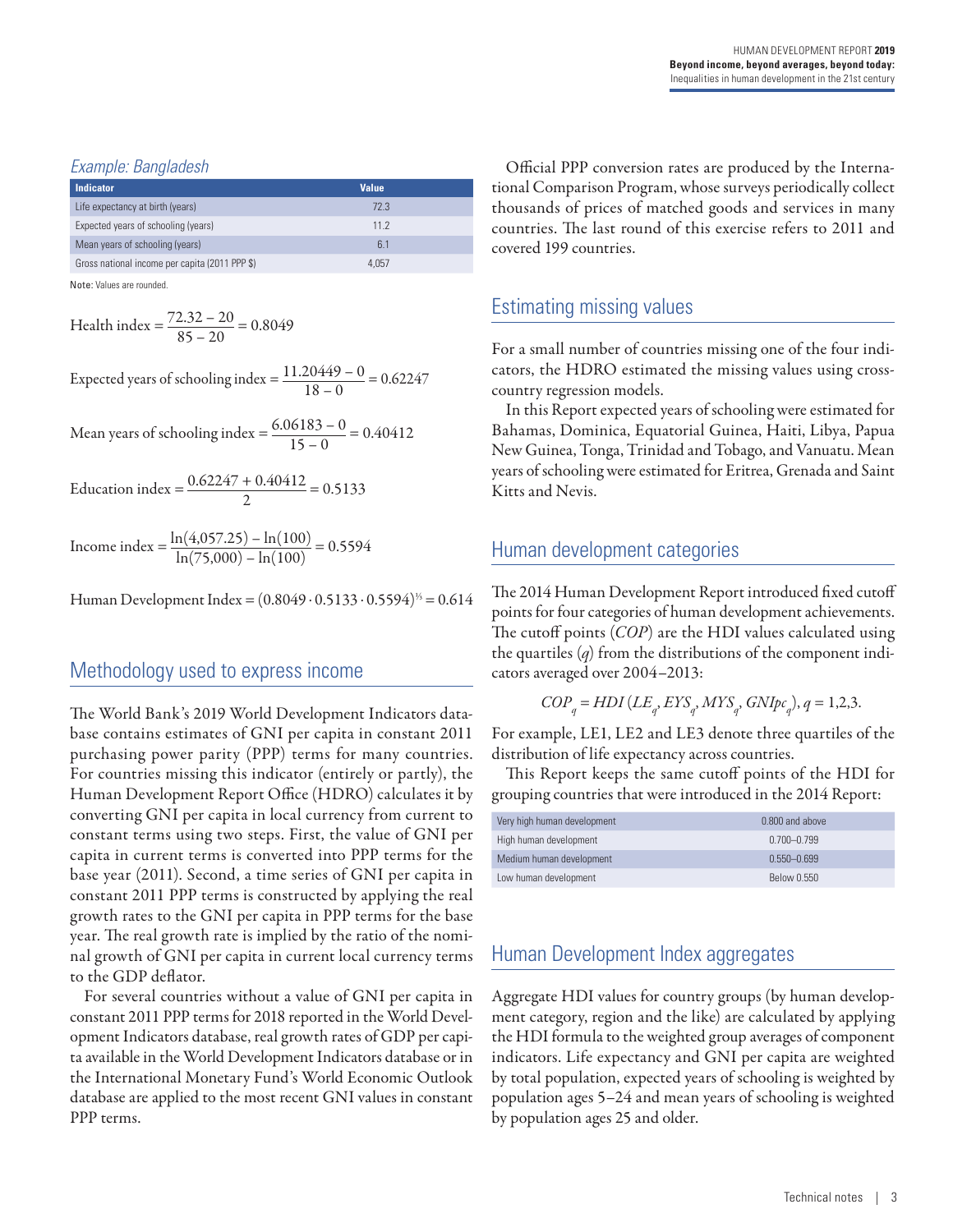### Technical note 2. Inequality-adjusted Human Development Index

The Inequality-adjusted Human Development Index (IHDI) adjusts the Human Development Index (HDI) for inequality in the distribution of each dimension across the population. It is based on a distribution-sensitive class of composite indices proposed by Foster, Lopez-Calva and Szekely (2005), which draws on the Atkinson (1970) family of inequality measures. It is computed as a geometric mean of inequality-adjusted dimensional indices.

The IHDI accounts for inequalities in HDI dimensions by "discounting" each dimension's average value according to its level of inequality. The IHDI equals the HDI when there is no inequality across people but falls below the HDI as inequality rises. In this sense, the IHDI measures the level of human development when inequality is accounted for.

### Data sources

Since the HDI relies on country-level aggregates such as national accounts for income, the IHDI must draw on additional sources of data to obtain insights into the distribution. The distributions are observed over different units—life expectancy is distributed across a hypothetical cohort, while years of schooling and income are distributed across individuals.

Inequality in the distribution of HDI dimensions is estimated for:

- Life expectancy, using data from abridged life tables provided by UNDESA (2019). This distribution is presented over age intervals  $(0-1, 1-5, 5-10, \ldots, 100+)$ , with the mortality rates and average age at death specified for each interval.
- Mean years of schooling, using household surveys data harmonized in international databases, including the Luxembourg Income Study, Eurostat's European Union Survey of Income and Living Conditions, the World Bank's International Income Distribution Database, ICF Macro Demographic and Health Surveys, United Nations Children's Fund Multiple Indicators Cluster Survey, the Center for Distributive, Labor and Social Studies and the World Bank's Socio-Economic Database for Latin America and the Caribbean, the United Nations Educational, Scientific and Cultural Organization Institute for Statistics Educational Attainment Table and the United Nations University's World Income Inequality Database.
- Disposable household income or consumption per capita using the above listed databases and household surveys—and for a few countries, income imputed based on an asset index matching methodology using household survey asset indices (Harttgen and Vollmer 2013).

A full account of data sources used for estimating inequality in 2018 is available at<http://hdr.undp.org/en/statistics/ihdi/>.

### Steps to calculate the Inequality-adjusted Human Development Index

There are three steps to calculating the IHDI.

Step 1. Estimating inequality in the dimensions of the Human Development Index

The IHDI draws on the Atkinson (1970) family of inequality measures and sets the aversion parameter ε equal to 1. (The inequality aversion parameter affects the degree to which lower achievements are emphasized and higher achievements are de-emphasized.) In this case the inequality measure is  $A = 1$  $g/\mu$ , where g is the geometric mean and  $\mu$  is the arithmetic mean of the distribution. This can be written as:

$$
A_x = 1 - \frac{\sqrt[n]{X_1 \dots X_n}}{\bar{X}} \tag{1}
$$

where  $\{X_1, \ldots, X_n\}$  denotes the underlying distribution in the dimension of interest.  $A_x$  is obtained for each variable (life expectancy, mean years of schooling and disposable household income or consumption per capita).

The geometric mean in equation 1 does not allow zero values. For mean years of schooling one year is added to all valid observations to compute the inequality. For income per capita negative and zero incomes and incomes in the bottom 0.5 percentile are replaced with the minimum value of the second bottom 0.5 percentile of the distribution of positive incomes. The top 0.5 percentile of the distribution is truncated to reduce the impact of measurement errors when recording extremely high incomes. Sensitivity analysis of the IHDI is given in Kovacevic (2010).

#### Step 2. Adjusting the dimension indices for inequality

The inequality-adjusted dimension indices are obtained from the HDI dimension indices,  $I_x$ , by multiplying them by  $(1 - A_x)$ , where  $A_{x}$ , defined by equation 1, is the corresponding Atkinson measure:

$$
I_x^* = (1 - A_x) \cdot I_x.
$$

The inequality-adjusted income index, *I \* income*, is based on the index of logged income values, *I income\** and inequality in income distribution computed using income in levels. This enables the IHDI to account for the full effect of income inequality.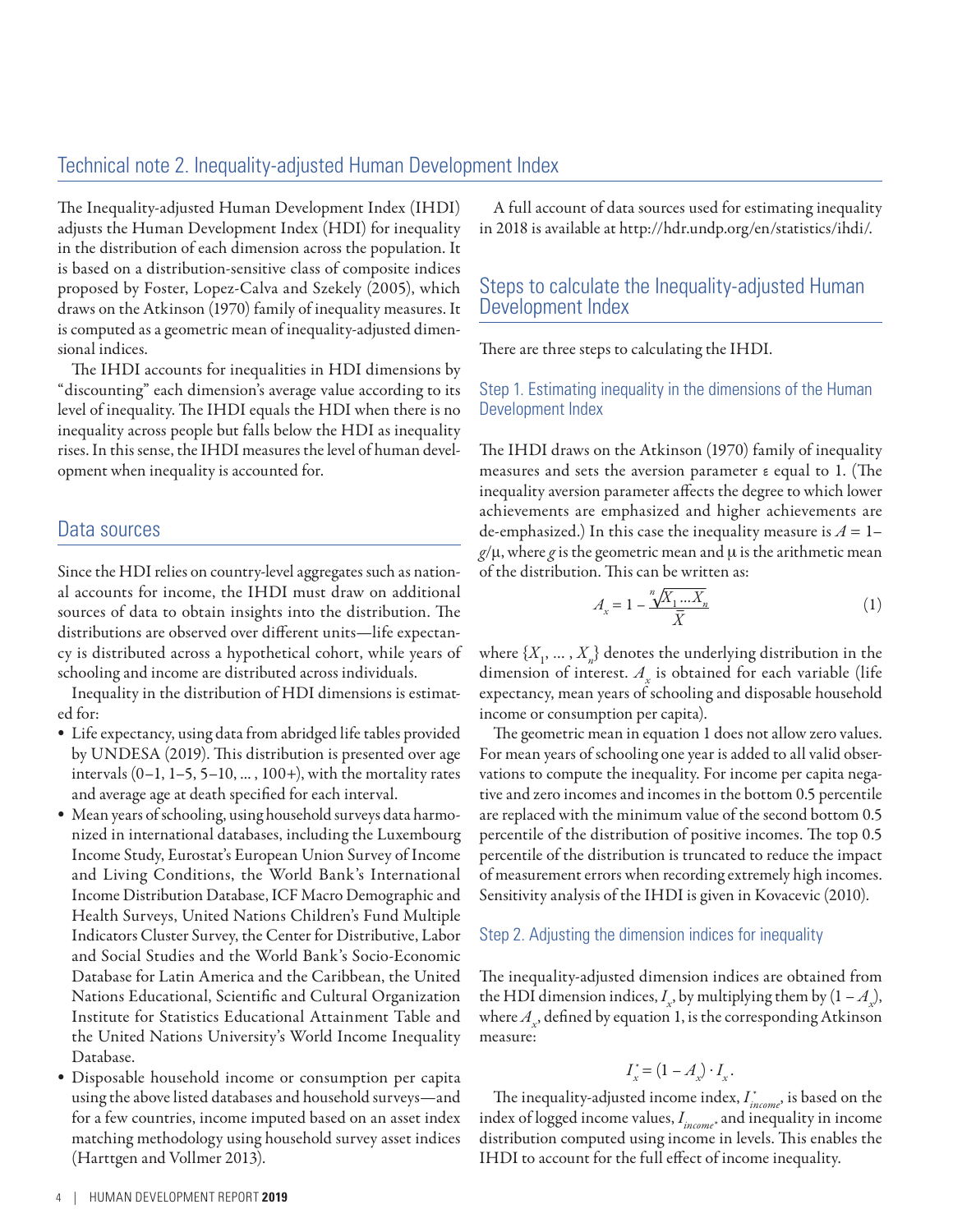### Step 3. Combining the dimension indices to calculate the Inequality-adjusted Human Development Index

The IHDI is the geometric mean of the three dimension indices adjusted for inequality:

$$
IHDI = (I_{Health}^{*} \cdot I_{Education}^{*} \cdot I_{Income}^{*})^{\frac{1}{2}} =
$$
  

$$
[(1 - A_{Health}) \cdot (1 - A_{Education}) \cdot (1 - A_{Income})]^{\frac{1}{2}} \cdot HDI.
$$

The loss in the Human Development Index value due to inequality is:

$$
Loss = 1 - [(1 - A_{Health}) \cdot (1 - A_{Education}) \cdot (1 - A_{Incom})]^{1/3}.
$$

# Coefficient of human inequality

An unweighted average of inequalities in health, education and income is denoted as the coefficient of human inequality. It averages these inequalities using the arithmetic mean:

Coefficient of human inequality = 
$$
\frac{A_{Health} + A_{Education} + A_{Income}}{3}.
$$

When all inequalities in dimensions are of a similar magnitude the coefficient of human inequality and the loss in HDI value differ negligibly. When inequalities differ in magnitude, the loss in HDI value tends to be higher than the coefficient of human inequality.

# Notes on methodology and caveats

The IHDI is based on the Atkinson index, which satisfies subgroup consistency. This property ensures that improvements (deteriorations) in the distribution of human development within only a certain group of the society imply improvements (deteriorations) in the distribution across the entire society.

The main disadvantage is that the IHDI is not association sensitive, so it does not capture overlapping inequalities. To make the measure association sensitive, all the data for each individual must be available from a single survey source, which is not currently possible for a large number of countries.

#### *Example: Kazakhstan*

| <b>Indicator</b>                                           | <b>Value</b> | <b>Dimension</b><br>index                      | <b>Inequality</b><br>measure <sup>a</sup><br>(A)    | <b>Inequality-adjusted index</b><br>$(F^*)$        |  |  |
|------------------------------------------------------------|--------------|------------------------------------------------|-----------------------------------------------------|----------------------------------------------------|--|--|
| Life expectancy (years)                                    | 73.2         | 0.8190                                         | 0.077                                               | $(1-0.077) \cdot 0.8190 = 0.7560$                  |  |  |
| Expected years of schooling (years)                        | 15.3         | 0.8481                                         |                                                     |                                                    |  |  |
| Mean years of schooling (years)                            | 11.8         | 0.7856                                         | 0.032                                               |                                                    |  |  |
| <b>Education index</b>                                     |              | 0.8168                                         | 0.032                                               | $(1-0.032) \cdot 0.8168 = 0.7910$                  |  |  |
| Gross national income per capita<br>(2011 PPP \$)          | 22,168       | 0.8159                                         | 0.103                                               | $(1-0.103) \cdot 0.8159 = 0.7319$                  |  |  |
| <b>Human Development Index</b>                             |              |                                                |                                                     | <b>Inequality-adjusted Human Development Index</b> |  |  |
| $(0.8190 \cdot 0.8168 \cdot 0.8159)^{1/3} = 0.8172$        |              |                                                | $(0.7560 \cdot 0.7910 \cdot 0.7319)^{1/3} = 0.7592$ |                                                    |  |  |
| Loss due to inequality (%)                                 |              | <b>Coefficient of human inequality (%)</b>     |                                                     |                                                    |  |  |
| 100 $\cdot$ $\left(1 - \frac{0.7592}{0.8172}\right) = 7.1$ |              | $100 \cdot (0.077 + 0.032 + 0.103)$<br>$= 7.1$ |                                                     |                                                    |  |  |

Note: Values are rounded.

a. Inequalities are estimated from micro data

### Technical note 3. Gender Development Index

The Gender Development Index (GDI) measures gender inequalities in achievement in three basic dimensions of human development: health, measured by female and male life expectancy at birth; education, measured by female and male expected years of schooling for children and female and male mean years of schooling for adults ages 25 years and older; and command over economic resources, measured by female and male estimated earned income.

### Data sources

- Life expectancy at birth: UNDESA (2019).
- Expected years of schooling: UNESCO Institute for Statistics (2019), ICF Macro Demographic and Health Surveys,

United Nations Children's Fund (UNICEF) Multiple Indicator Cluster Surveys and OECD (2018).

- Mean years of schooling for adults ages 25 and older: UNESCO Institute for Statistics (2019), Barro and Lee (2018), ICF Macro Demographic and Health Surveys, UNICEF's Multiple Indicator Cluster Surveys and OECD (2018).
- Estimated earned income: Human Development Report Office estimates based on female and male shares of the economically active population, the ratio of the female to male wage in all sectors and gross national income in 2011 purchasing power parity (PPP) terms, and female and male shares of population from ILO (2019), UNDESA (2019), World Bank (2019), United Nations Statistics Division (2019) and IMF (2019).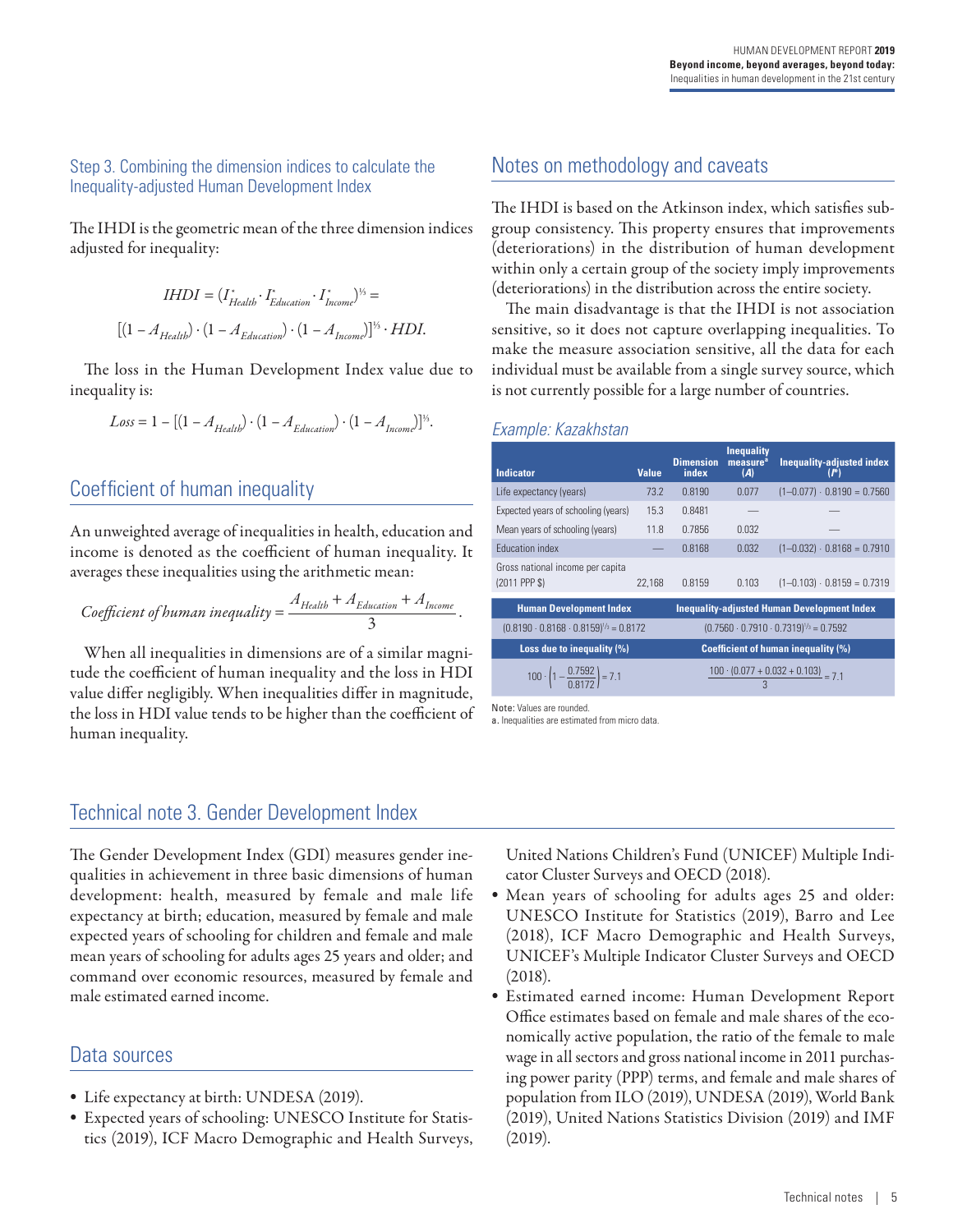### Steps to calculate the Gender Development Index

There are four steps to calculating the GDI.

Step 1. Estimating the female and male earned incomes

To calculate estimated earned incomes, the share of the wage bill is calculated for each gender. The female share of the wage bill  $(\mathcal{S}_{\!f\!})$  is calculated as follows:

$$
S_f = \frac{W_f/W_m \cdot EA_f}{W_f/W_m \cdot EA_f + EA_m}
$$

where  $W_f/W_m$  is the ratio of female to male wage,  $EA_f$  is the female share of the economically active population and  $EA_{m}$  is the male share.

The male share of the wage bill is calculated as:

$$
S_m = 1 - S_f.
$$

Estimated female earned income per capita (*GNIpc<sub>f</sub>*) is obtained from GNI per capita (*GNIpc*), first by multiplying it by the female share of the wage bill,  $S_f$ , and then rescaling it by the female share of the population,  $P_f = N_f/N$ :

$$
GNIpc_f = GNIpc \cdot S_f/P_f.
$$

Estimated male earned income per capita is obtained in the same way:

$$
GNIpc_m = GNIpc \cdot S_m/P_m
$$

where  $P_m = 1 - P_f$  is the male share of population.

#### Step 2. Normalizing the indicators

To construct the female and male HDI values, first the indicators, which are in different units, are transformed into indices and then dimension indices for each sex are aggregated by taking the geometric mean.

The indicators are transformed into indices on a scale of 0 to 1 using the same goalposts that are used for the HDI, except life expectancy at birth, which is adjusted for the average five-year biological advantage that women have over men.

#### *Goalposts for the Gender Development Index in this Report*

| <b>Indicator</b>                      | <b>Minimum</b> | <b>Maximum</b> |
|---------------------------------------|----------------|----------------|
| Life expectancy at birth (years)      |                |                |
| Female                                | 22.5           | 87.5           |
| <b>Male</b>                           | 17.5           | 82.5           |
| Expected years of schooling (years)   | 0              | 18             |
| Mean years of schooling (years)       | $\Omega$       | 15             |
| Estimated earned income (2011 PPP \$) | 100            | 75,000         |

Note: For the rationale on choice of minimum and maximum values, see *Technical note 1.*

Having defined the minimum and maximum values, the subindices are calculated as follows:

 $D$ imension index =  $\frac{\text{actual value} - \text{minimum value}}{\text{maximum value} - \text{minimum value}}$ 

.

For education the dimension index is first obtained for each of the two subcomponents, and then the unweighted arithmetic mean of the two resulting indices is taken.

Step 3. Calculating the female and male Human Development Index values

The female and male HDI values are the geometric means of the three dimensional indices for each gender:

$$
HDI_f = (I_{Health_f} \cdot I_{Education_f} \cdot I_{Income_f})^{1/5}
$$
  

$$
HDI_m = (I_{Health_m} \cdot I_{Education_m} \cdot I_{Income_m})^{1/5}
$$

Step 4. Calculating the Gender Development Index

The GDI is simply the ratio of female HDI to male HDI:

$$
GDI = \frac{HDI_f}{HDI_m}
$$

 *.*

### *Example: Mexico*

| <b>Indicator</b>                               | <b>Female value</b> | <b>Male value</b> |  |  |
|------------------------------------------------|---------------------|-------------------|--|--|
| Life expectancy at birth (years)               | 77.84               | 72.12             |  |  |
| Expected years of schooling (years)            | 14.6117             | 13.9915           |  |  |
| Mean years of schooling (years)                | 8.4221              | 8.8033            |  |  |
| Wage ratio (female/male)                       | 0.849               |                   |  |  |
| Gross national income per capita (2011 PPP \$) | 17.628.117          |                   |  |  |
| Share of economically active population        | 0.3631              | 0.6369            |  |  |
| Share of population                            | 0.5108928           | 0.4891072         |  |  |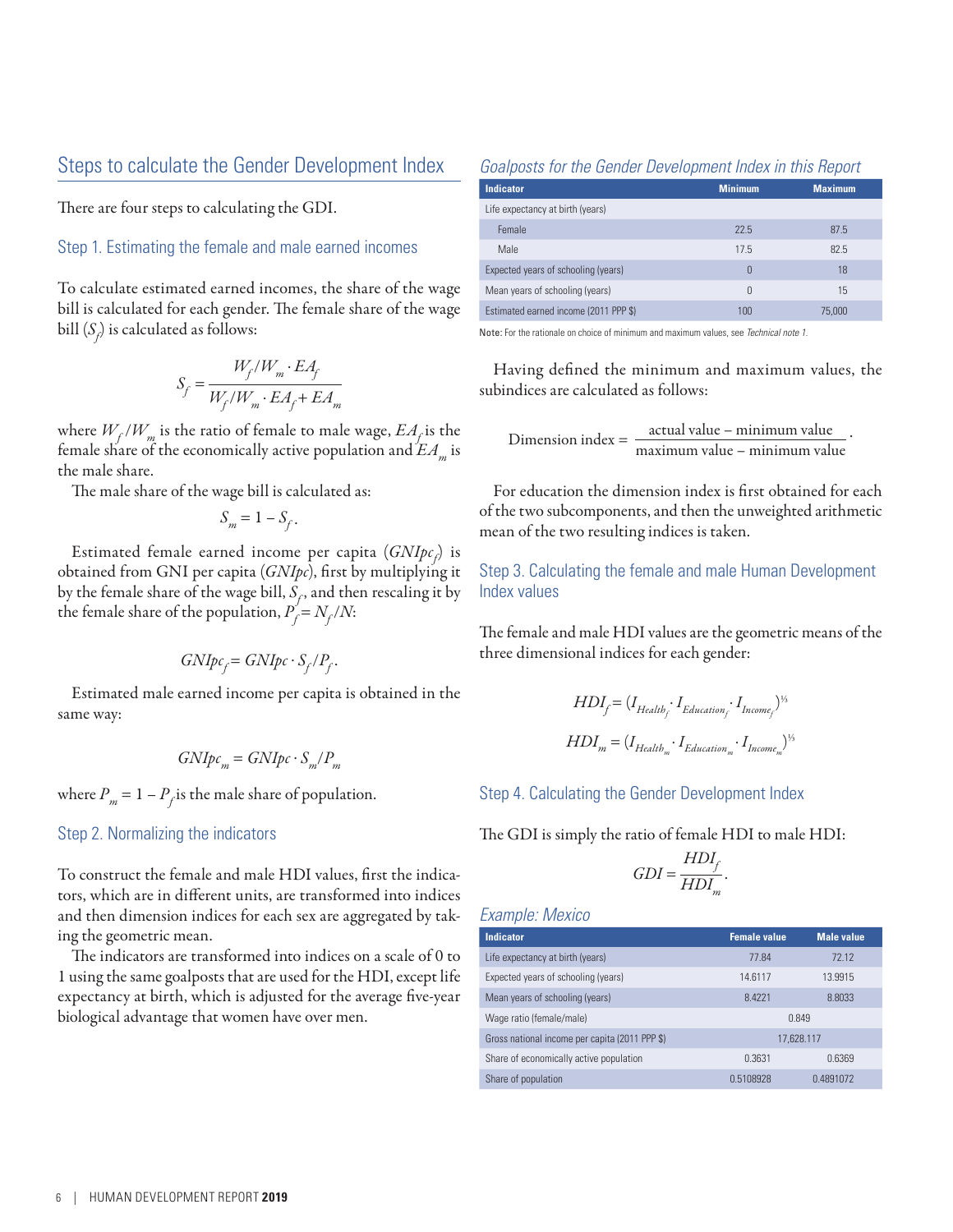#### Female wage bill:

*S<sub>f</sub>* = (0.849 ⋅ 0.3631) / [(0.849 ⋅ 0.3631) + 0.6369] = 0.3261543

#### Estimated female earned income per capita:

*GNIpcf* = 17,628.117 ∙ 0.3261543 / 0.5108928 = 11,253.80

Male wage bill:  $S_m = 1 - 0.3261543 = 0.6738457$ 

Estimated male earned income per capita: *GNIpc*<sub>m</sub> = 17,628.117 ⋅ 0.6738457 / 0.4891072 = 24,286.35

**Female health index** =  $(77.84 - 22.5) / (87.5 - 22.5) = 0.8514$ 

**Male health index** =  $(72.12 – 17.5) / (82.5 – 17.5) = 0.8403$ 

Female education index =  $[(14.6117 / 18) + (8.4221 / 15)] / 2 =$ 0.686617

Male education index =  $[(13.9915 / 18) + (8.8033 / 15)] / 2 =$ 0.682096

Estimated female earned income index:

 $[\ln(11,253.80) - \ln(100)] / [\ln(75,000) - \ln(100)] = 0.7135$ 

Estimated male earned income index:

 $[\ln(24,286.35) - \ln(100)] / [( \ln(75,000) - \ln(100) ] = 0.8297$ 

Female HDI =  $(0.8514 \cdot 0.686617 \cdot 0.7135)^{1/3} = 0.7472$ 

**Male HDI** =  $(0.8403 \cdot 0.682096 \cdot 0.8297)^{1/3} = 0.7805$ 

 $GDI = 0.7472 / 0.7805 = 0.957$ 

Note: Values are rounded.

### Gender Development Index groups

The GDI groups are based on the absolute deviation of GDI from gender parity,  $100 \cdot |GDI - 1|$ . Countries with absolute deviation from gender parity of 2.5 percent or less are considered countries with high equality in HDI achievements between women and men and are classified as group 1. Countries with absolute deviation from gender parity of 2.5–5 percent are considered countries with medium-high equality in HDI achievements between women and men and are classified as group 2. Countries with absolute deviation from gender parity of 5–7.5 percent are considered countries with medium equality in HDI achievements between women and men and are classified as group 3. Countries with absolute deviation from gender parity of 7.5–10 percent are considered countries with medium-low equality in HDI achievements between women and men and are classified as group 4. Countries with absolute deviation from gender parity of more than 10 percent are considered countries with low equality in HDI achievements between women and men and are classified as group 5.

### Technical note 4. Gender Inequality Index

The Gender Inequality Index (GII) reflects gender-based disadvantage in three dimensions—reproductive health, empowerment and the labour market—for as many countries as data of reasonable quality allow. It shows the loss in potential human development due to inequality between female and male achievements in these dimensions. It ranges from 0, where women and men fare equally, to 1, where one gender fares as poorly as possible in all measured dimensions.

The GII is computed using the association-sensitive inequality measure suggested by Seth (2009), which implies that the index is based on the general mean of general means of different orders—the first aggregation is by a geometric mean across dimensions; these means, calculated separately for women and men, are then aggregated using a harmonic mean across genders.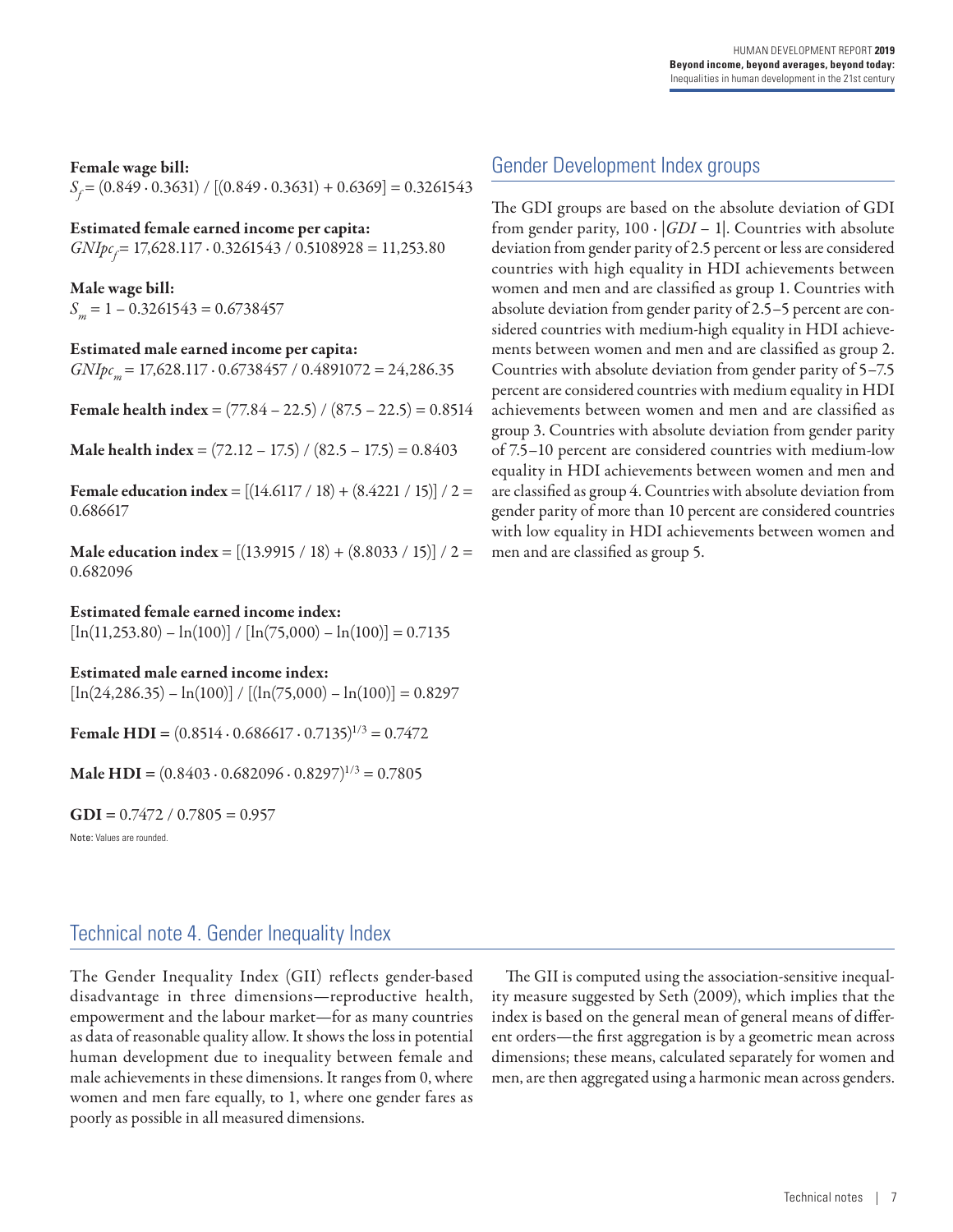### Data sources

- Maternal mortality ratio (*MMR*): UN Maternal Mortality Estimation Group (2017).
- Adolescent birth rate (*ABR*): UNDESA (2019).
- Share of parliamentary seats held by each sex (*PR*): IPU (2019).
- Population with at least some secondary education (*SE*): UNESCO Institute for Statistics (2019) and Barro and Lee (2018).
- Labour force participation rate (*LFPR*): ILO (2019).

### Steps to calculate the Gender Inequality Index

There are five steps to calculating the GII.

#### Step 1. Treating zeros and extreme values

Because a geometric mean cannot be computed from zero values, a minimum value of 0.1 percent is set for all component indicators. Further, as higher maternal mortality suggests poorer maternal health, for the maternal mortality ratio the maximum value is truncated at 1,000 deaths per 100,000 births and the minimum value at 10. The rationale is that countries where maternal mortality ratios exceed 1,000 do not differ in their inability to create conditions and support for maternal health and that countries with 10 or fewer deaths per 100,000 births are performing at essentially the same level and that small differences are random. Sensitivity analysis of the GII is given in Gaye et al. (2010).

#### Step 2. Aggregating across dimensions within each gender group, using geometric means

Aggregating across dimensions for each gender group by the geometric mean makes the GII association sensitive (see Seth 2009).

For women and girls, the aggregation formula is:

$$
G_F = \sqrt[3]{\left(\frac{10}{MMR} \cdot \frac{1}{ABR}\right)^{\frac{1}{2}} \cdot (PR_F \cdot SE_F)^{\frac{1}{2}} \cdot LFPR_F} ,\qquad (1)
$$

and for men and boys the formula is

$$
G_M = \sqrt[3]{1 \cdot (PR_M \cdot SE_M)^{\frac{1}{2}} \cdot LFPR_M}.
$$

The rescaling by 0.1 of the maternal mortality ratio in equation 1 is needed to account for the truncation of the maternal mortality ratio at 10.

Step 3. Aggregating across gender groups, using a harmonic mean

The female and male indices are aggregated by the harmonic mean to create the equally distributed gender index

$$
HARM(G_F, G_M) = \left[\frac{(G_F)^{-1} + (G_M)^{-1}}{2}\right]^{-1}
$$

.

Using the harmonic mean of within-group geometric means captures the inequality between women and men and adjusts for association between dimensions—that is, it accounts for the overlapping inequalities in dimensions.

### Step 4. Calculating the geometric mean of the arithmetic means for each indicator

The reference standard for computing inequality is obtained by aggregating female and male indices using equal weights (thus treating the genders equally) and then aggregating the indices across dimensions:

$$
G_{\overline{E,M}} = \sqrt[3]{Health \cdot Empowerment \cdot \overline{LFPR}}
$$
  
where  $\overline{Health} = \left(\sqrt{\frac{10}{MMR} \cdot \frac{1}{ABR}} + 1\right)/2$ ,  
 $\overline{Empowerment} = \left(\sqrt{PR_F \cdot SE_F} + \sqrt{PR_M \cdot SE_M}\right)/2$  and  
 $\overline{LFPR} = \frac{LFPR_F + LFPR_M}{2}$ .

*Health* should not be interpreted as an average of corresponding female and male indices but rather as half the distance from the norms established for the reproductive health indicators fewer maternal deaths and fewer adolescent pregnancies.

#### Step 5. Calculating the Gender Inequality Index

Comparing the equally distributed gender index to the reference standard yields the GII,

$$
I - \frac{HARM(G_F, G_M)}{G_{\overline{F},\overline{M}}}.
$$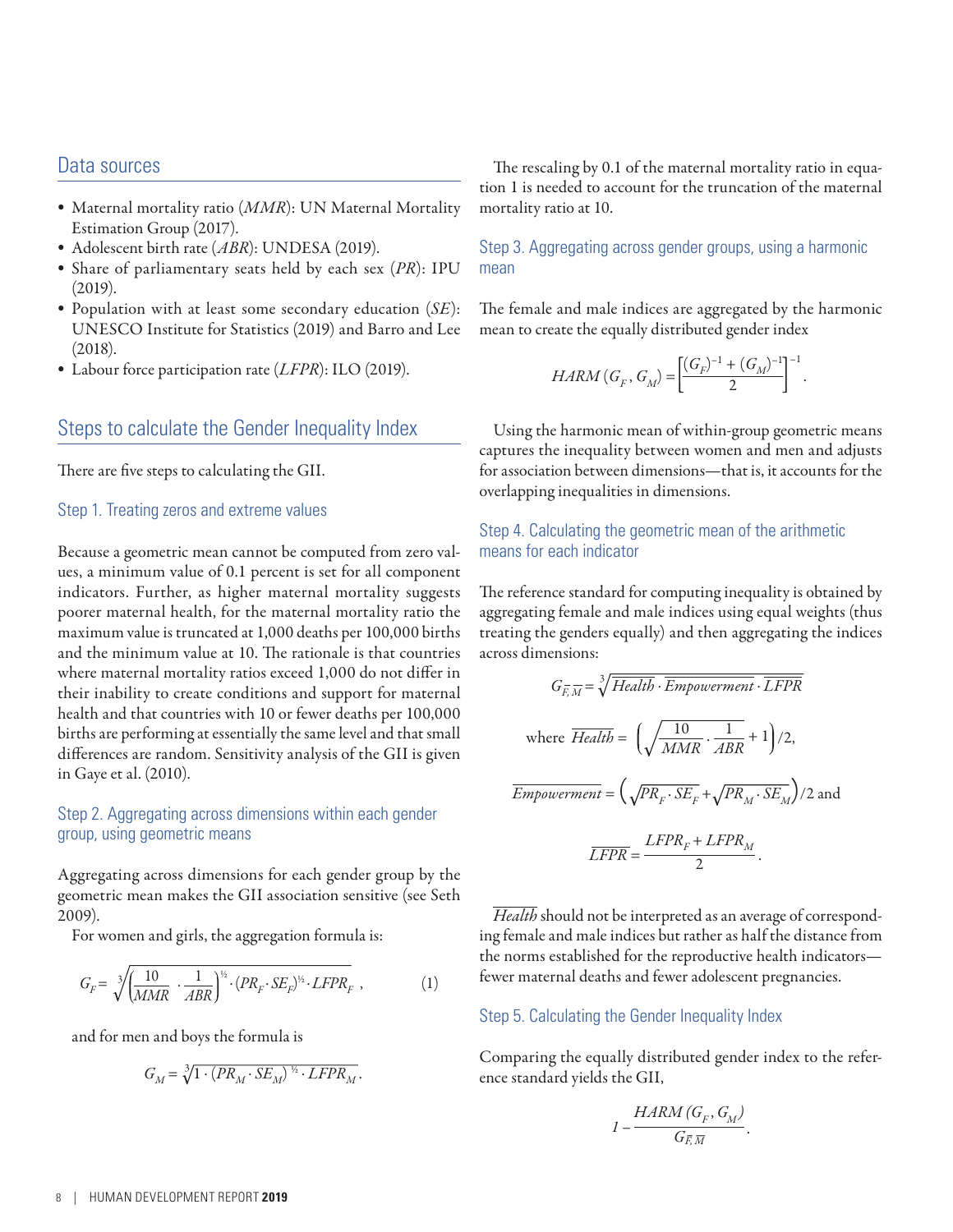### *Example: Papua New Guinea*

|               |                                                                             | <b>Health</b>                                                                    | <b>Empowerment</b>                                                     | <b>Labour market</b>                                                     |                                                     |  |
|---------------|-----------------------------------------------------------------------------|----------------------------------------------------------------------------------|------------------------------------------------------------------------|--------------------------------------------------------------------------|-----------------------------------------------------|--|
|               | <b>Maternal</b><br>mortality ratio<br>deaths per<br>100,000 live<br>births) | <b>Adolescent</b><br>birth rate<br>(births per 1,000)<br>women ages<br>$15 - 19$ | <b>Share of seats</b><br>in parliament<br>(% held by<br>women)         | <b>Population with</b><br>at least some<br>secondary<br>education<br>(%) | <b>Labour force</b><br>participation<br>rate<br>(%) |  |
| Female        | 215                                                                         | 52.7                                                                             | 0.0 <sup>a</sup>                                                       | 9.94                                                                     | 46.0                                                |  |
| Male          | na                                                                          | na                                                                               | 100.0 <sup>a</sup>                                                     | 15.16                                                                    | 47.6                                                |  |
| $rac{F+M}{2}$ | 52.7<br>215                                                                 | $= 0.5149$                                                                       | $\sqrt{0.001 \cdot 0.0994} + \sqrt{0.999 \cdot 0.1516}$<br>$= 0.19957$ |                                                                          | $0.460 + 0.476$<br>2<br>$= 0.468$                   |  |

na is not applicable.

a. In calculating the Gender Inequality Index, a value of 0.1 percent is used for female and 99.9 percent is used for male.

Using the above formulas, it is straightforward to obtain:

$$
G_F: \sqrt[3]{\sqrt{\frac{10}{215} \cdot \frac{1}{52.7}} \cdot \sqrt{0.001 \cdot 0.0994} \cdot 0.460} = 0.05146
$$
  

$$
G_M: \sqrt[3]{1 \cdot \sqrt{0.999 \cdot 0.1516} \cdot 0.476} = 0.57005
$$
  

$$
HARM (G_F, G_M): \left[\frac{1}{2} \left(\frac{1}{0.05146} + \frac{1}{0.57005}\right)\right]^{-1} = 0.0944
$$
  

$$
G_{\overline{F}, \overline{M}}: \sqrt[3]{0.5149 \cdot 0.19957 \cdot 0.468} = 0.3637
$$
  
GII: 
$$
1 - (0.0944/0.3637) = 0.740.
$$

# Technical note 5. Multidimensional Poverty Index

The global Multidimensional Poverty Index (MPI) identifies multiple deprivations at the household level in health, education and standard of living. It uses micro data from household surveys, and—unlike the Inequality-adjusted Human Development Index—all the indicators needed to construct the measure must come from the same survey. More details about the general methodology can be found in Alkire and Jahan (2018). Programmes (Stata do-files) for computing the MPI and its components for all countries with appropriate data will be available in due course at [http://hdr.undp.org/en/content/](http://hdr.undp.org/en/content/mpi-statistical-programmes) [mpi-statistical-programmes.](http://hdr.undp.org/en/content/mpi-statistical-programmes)

### Data sources

- ICF Macro Demographic and Health Surveys.
- United Nations Children's Fund Multiple Indicator Cluster Surveys.
- For several countries, national household surveys with the same or similar content and questionnaires: Brazil, 2015 Pesquisa Nacional por Amostra de Domicílios; China, 2014 China Family Panel Studies; Ecuador, 2013–2014 Encuesta

de Condiciones de Vida; Jamaica, 2014 Jamaica Survey of Living Conditions; Libya, 2014 Pan Arab Population and Family Health Survey; Mexico, 2016 Encuesta Nacional de Salud y Nutricion; Morocco, 2011 Pan Arab Population and Family Health Survey; and Syrian Arab Republic, 2009 Pan Arab Population and Family Health Survey.

# **Methodology**

The 2019 global MPI has the same functional form and indicators as in 2018. It continues to use 10 indicators in three dimensions—health, education and standard of living—following the same dimensions and weights as the Human Development Index.

Each person is assigned a deprivation score according to his or her household's deprivations in each of the 10 indicators. The maximum deprivation score is 100 percent, with each dimension equally weighted; thus, the maximum deprivation score in each dimension is 33.3 percent or, more accurately, 1/3. The health and education dimensions have two indicators each, so each indicator is weighted as 1/6. The standard of living dimension has six indicators, so each indicator is weighted as 1/18.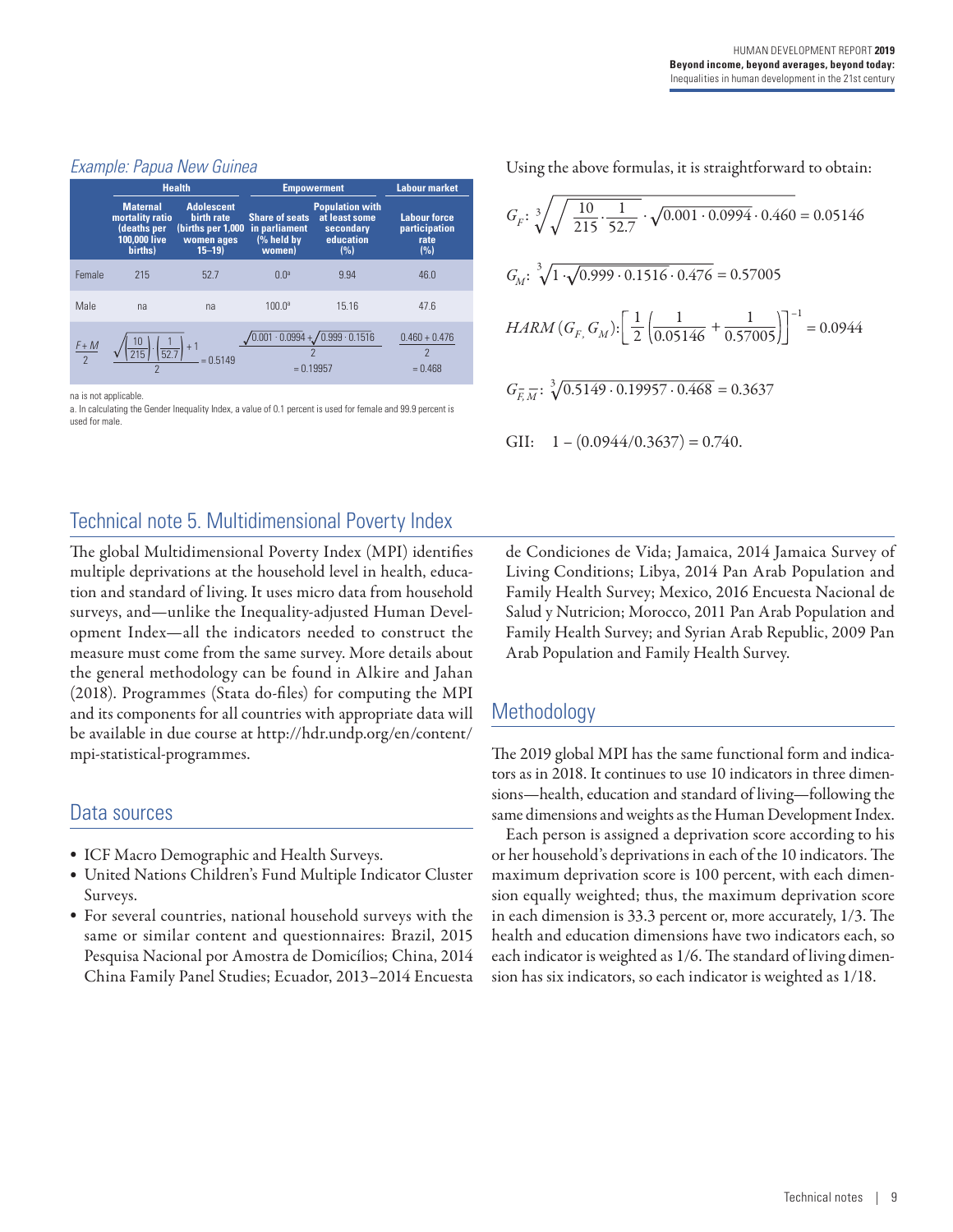| <b>Dimension</b>   | <b>Indicator</b>                    | Deprived if                                                                                                                                                                                                                                                                                                                                                                                                                                                                                                                                                                                                                                                                                                                                                                 | <b>Weight</b> |
|--------------------|-------------------------------------|-----------------------------------------------------------------------------------------------------------------------------------------------------------------------------------------------------------------------------------------------------------------------------------------------------------------------------------------------------------------------------------------------------------------------------------------------------------------------------------------------------------------------------------------------------------------------------------------------------------------------------------------------------------------------------------------------------------------------------------------------------------------------------|---------------|
| Health             | <b>Nutrition</b><br>Child mortality | Any adult under age 70 or any child for<br>whom nutritional information is available<br>is undernourished. Adults over age 20 are<br>considered undernourished if their body mass<br>index is below 18.5 m/kg <sup>2</sup> , individuals ages<br>15-19 are considered undernourished based on<br>World Health Organization age-specific body<br>mass index cutoffs and children are considered<br>undernourished if the z-score of their height-for-<br>age (stunting) or weight-for-age (underweight)<br>is more than two standard deviations below the<br>median of the reference population.<br>Any child under age 18 has died in the five<br>years preceding the survey. When a survey                                                                                 | 1/6<br>1/6    |
|                    |                                     | lacks information about the date of child<br>deaths, deaths that occurred at any time are<br>taken into account. <sup>a</sup>                                                                                                                                                                                                                                                                                                                                                                                                                                                                                                                                                                                                                                               |               |
| Education          | Years of schooling                  | No household member age 10 or older has<br>completed six years of schooling.                                                                                                                                                                                                                                                                                                                                                                                                                                                                                                                                                                                                                                                                                                | 1/6           |
|                    | School attendance                   | Any school-age child <sup>b</sup> is not attending school<br>up to the age at which he or she would<br>complete class 8.                                                                                                                                                                                                                                                                                                                                                                                                                                                                                                                                                                                                                                                    | 1/6           |
| Standard of living | Electricity<br>Sanitation           | The household has no electricity.<br>The household does not have access to<br>improved sanitation (according to Sustainable<br>Development Goal guidelines), or it is improved<br>but shared with other households. A household<br>is considered to have access to improved<br>sanitation if it has some type of flush toilet or<br>latrine or ventilated improved pit or composting<br>toilet that is not shared. When a survey uses a<br>different definition of adequate sanitation, the<br>survey report is followed.                                                                                                                                                                                                                                                   | 1/18<br>1/18  |
|                    | Drinking water                      | The household does not have access to an<br>improved source of drinking water (according<br>to Sustainable Development Goal guidelines),<br>or safe drinking water is at least a 30-minute<br>walk from home, roundtrip. A household is con-<br>sidered to have access to an improved source<br>of drinking water if the source is piped water,<br>a public tap, a borehole or pump, a protected<br>well, a protected spring or rainwater. When a<br>survey uses a different definition of safe drink-<br>ing water, the survey report is followed.                                                                                                                                                                                                                         | 1/18          |
|                    | Housing                             | At least one of the household's three dwelling<br>elements-floor, walls or roof-is made<br>of inadequate materials-that is, the floor<br>is made of natural materials and/or the<br>walls and/or the roof are made of natural or<br>rudimentary materials. The floor is made of<br>natural materials such as mud, clay, earth,<br>sand or dung; the dwelling has no roof or<br>walls; the roof or walls are constructed using<br>natural materials such as cane, palm, trunks,<br>sod, mud, dirt, grass, reeds, thatch, bamboo or<br>sticks or rudimentary materials such as carton,<br>plastic or polythene sheeting, bamboo or stone<br>with mud, loosely packed stones, uncovered<br>adobe, raw or reused wood, plywood,<br>cardboard, unburnt brick, or canvas or tent. | 1/18          |
|                    | Cooking fuel                        | The household cooks with dung, wood,<br>charcoal or coal.                                                                                                                                                                                                                                                                                                                                                                                                                                                                                                                                                                                                                                                                                                                   | 1/18          |
|                    | Assets                              | The household does not own a car or truck and<br>does not own more than one of the following<br>assets: radio, television, telephone, computer,<br>animal cart, bicycle, motorbike or refrigerator.                                                                                                                                                                                                                                                                                                                                                                                                                                                                                                                                                                         | 1/18          |

a. Information about child deaths is typically reported by women ages 15–49. When information from an eligible woman was not available, information from a man was used when the man reported no death in the household, and information was coded as missing when the man reported a death (because the date of the death was unknown).

b. Official school entrance age is from UIS.Stat [\(http://data.uis.unesco.org](http://data.uis.unesco.org)).

To identify multidimensionally poor people, the deprivation scores for each indicator are summed to obtain the household deprivation score. A cutoff of 1/3 is used to distinguish between poor and nonpoor people. If the deprivation score is 1/3 or higher, that household (and everyone in it) is considered multidimensionally poor. People with a deprivation score of 1/5 or higher but less than 1/3 are considered to be vulnerable to multidimensional poverty. People with a deprivation score of 1/2 or higher are considered to be in severe multidimensional poverty.

The headcount ratio, *H*, is the proportion of multidimensionally poor people in the population:

$$
H = \frac{q}{n}
$$

where *q* is the number of people who are multidimensionally poor and *n* is the total population.

The intensity of poverty, *A*, reflects the average proportion of the weighted component indicators in which multidimensionally poor people are deprived. For multidimensionally poor people only (those with a deprivation score *s* greater than or equal to 33.3 percent), the deprivation scores are summed and divided by the total number of multidimensionally poor people:

$$
A = \frac{\sum_{i=1}^{q} s_i}{q}
$$

where  $s_i$  is the deprivation score that the *i*th multidimensionally poor person experiences.

The deprivation score  $s_i$  of the *i*th multidimensionally poor person can be expressed as the sum of the weights associated with each indicator  $j$  ( $j = 1, 2, ..., 10$ ) in which person  $i$  is deprived,  $s_i = c_{i1} + c_{i2} + \dots + c_{i10}.$ 

The MPI value is the product of two measures: the multidimensional poverty headcount ratio and the intensity of poverty:

$$
MPI = H \cdot A
$$

The contribution of dimension *d* to multidimensional poverty can be expressed as

$$
Contrib_d = \frac{\sum_{j \in d} \sum_{1}^{2} c_{ij}}{n} / MPI
$$

*q*

where *d* is health, education or standard of living.

The MPI can also be expressed as the weighted sum of the censored headcount rates *hj* of each indicator *j*. The censored headcount rate of indicator *j* refers to the proportion of people who are multidimensionally poor and deprived in this indicator.

$$
MPI = \sum_{j=1}^{10} c_j \cdot b_j
$$

where  $c_j$  is the weight associated with indicator *j* (either 1/6 or 1/18), and the weights sum to 1.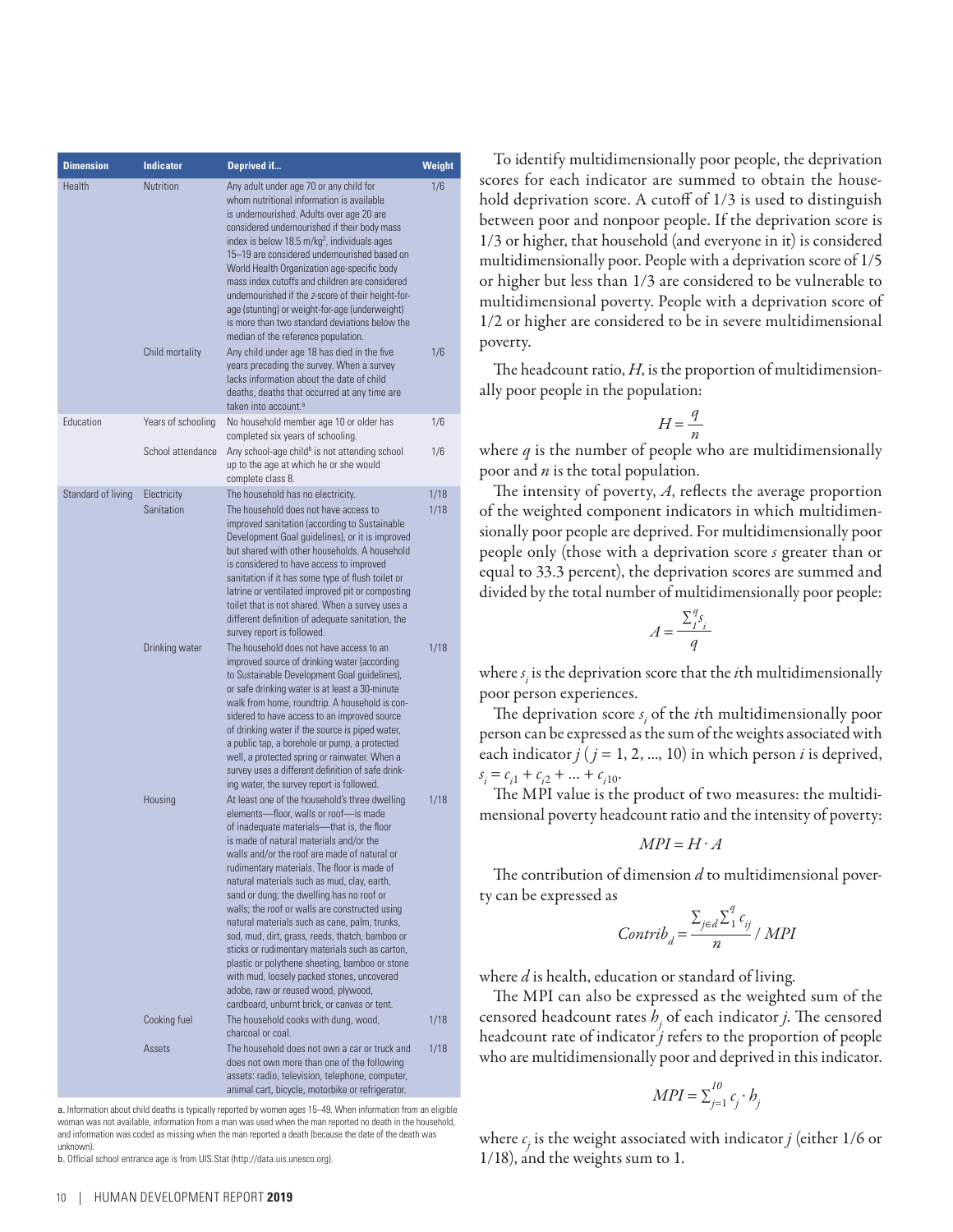The variance of deprivation scores of multidimensionally poor people is used to measure inequality among those people:

$$
V\!=\!\textstyle\sum\limits_{1}^{q}\left(s_{i}\!-\!A\right)^{2}/\left(q-1\right)
$$

All parameters defined above are estimated using survey data and sampling weights according to the rules of the sampling theory (Lohr 2010).

Weighted deprivations:

- Household 1:  $(1 \cdot 16.67) + (1 \cdot 5.56) = 22.2$  percent.
- Household 2: 72.2 percent.
- Household 3: 38.9 percent.
- Household 4: 50.0 percent.

Based on this hypothetical population of four households:

**Headcount ratio**  $(H)$  =

$$
\left(\frac{0+7+5+4}{4+7+5+4}\right) = 0.80
$$

(80 percent of people are multidimensionally poor).

**Intensity of poverty**  $(A)$  =

$$
\frac{(72.2 \cdot 7) + (38.9 \cdot 5) + (50.0 \cdot 4)}{(7 + 5 + 4)} = 56.3 \text{ percent}
$$

(the average multidimensionally poor person is deprived in 56.3 percent of the weighted indicators).

#### $MPI = H \cdot A = 0.8 \cdot 0.563 = 0.450.$

Contribution of deprivations in:

Health:

*contrib*<sub>1</sub> = 
$$
\frac{16.67 \cdot 5 + 16.67 \cdot (7 + 4)}{4 + 7 + 5 + 4} / 0.450 = 29.6
$$
 percent

Education:

*contrib*<sub>2</sub> = 
$$
\frac{16.67 \cdot (7 + 4) + 16.67 \cdot 7}{4 + 7 + 5 + 4} / 0.450 = 33.3
$$
 percent

Standard of living:

 $\text{contrib}_3 = \frac{5.56 \cdot (7 \cdot 4 + 5 \cdot 4 + 4 \cdot 3)}{0.450} = 37.1 \text{ percent.}$ 

Calculating the contribution of each dimension to multidimensional poverty provides information that can be useful for revealing a country's deprivation structure and can help with policy targeting.

Variance of deprivation scores among the poor  $(V)$  =

$$
\frac{(0.722 - 0.563)^2 \cdot 7 + (0.389 - 0.563)^2 \cdot 5 + (0.500 - 0.563)^2 \cdot 4}{16 - 1} = 0.023
$$

### Technical note 6. Human development dashboards 1–5

This Report includes colour-coded dashboards on five topics: quality of human development, life-course gender gap, women's empowerment, environmental sustainability and socioeconomic sustainability.

The dashboards allow partial grouping of countries by indicator—rather than complete grouping by a composite measure, such as the Human Development Index (HDI)—that combines multiple indicators after making them commensurable. A complete grouping depends on how component indicators are combined, but a partial grouping does not require assumptions about normalization, weighting or the functional form of the composite index. A partial grouping may depend on the predefined values used as thresholds for grouping, such as what is considered good performance or a target to be achieved.

For each indicator in the dashboards, countries are divided into three groups of approximately equal size (terciles): the top third, the middle third and the bottom third. The intention is

not to suggest thresholds or target values for the indicators but to allow a crude assessment of a country's performance relative to others. A country that is in the top third performs better than at least two-thirds of countries, a country that is in the middle third performs better than at least one-third of countries but worse than at least one-third, and a country that is in the bottom third performs worse than at least two-thirds of countries. For indicators expressed as female to male ratio, countries with a value near 1 are classified as top performers, and deviations from parity are treated equally regardless of which gender is overachieving.

Three-colour coding is used to visualize the partial grouping of countries by indicator—a simple tool to help users immediately discern a country's performance. The colour-coding scale graduates from darkest for the top third to medium for the middle third to lightest for the bottom third.

Aggregates for human development categories, regions, least developed countries, small island developing states,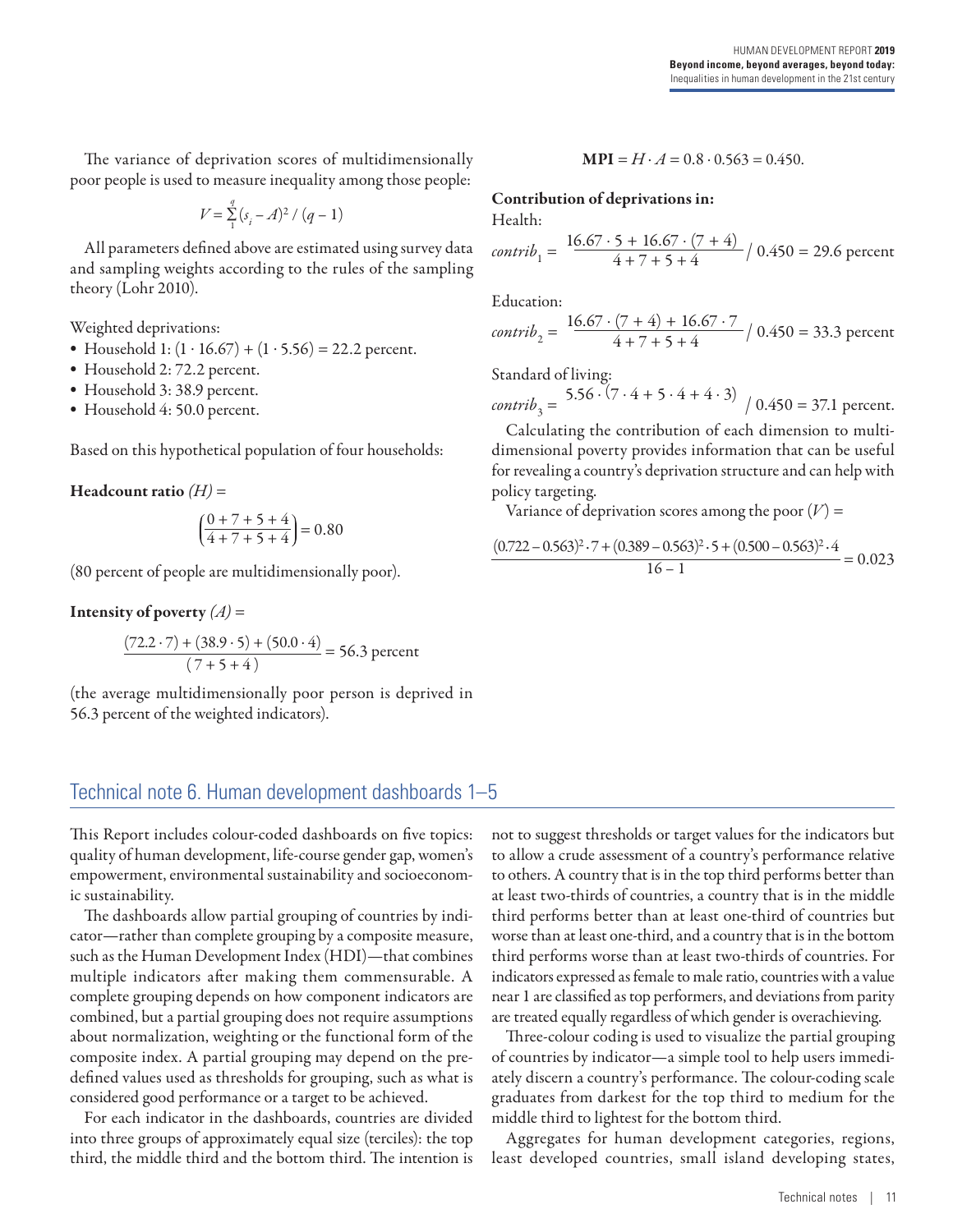Organisation for Economic Co-operation and Development countries and the world are coloured based on which grouping their values fall into for each indicator.

### Dashboard 1. Quality of human development

Dashboard 1 contains 14 indicators associated with the quality of health, education and standard of living. The three indicators on quality of health are lost health expectancy, number of physicians and number of hospital beds. The seven indicators on quality of education are pupil–teacher ratio in primary schools; primary school teachers trained to teach; proportion of primary schools

with access to the Internet; proportion of secondary schools with access to the Internet; and Programme for International Student Assessment (PISA) scores in mathematics, reading and science. The four indicators on quality of standard of living are proportion of employment that is in vulnerable employment, proportion of rural population with access to electricity, proportion of population using improved drinking-water sources and proportion of population using improved sanitation facilities.

Aggregates are not published for proportion of schools with access to the Internet and PISA scores.

The following table shows the ranges of values that define tercile groups and the number of countries in each tercile group for each indicator in dashboard 1.

#### *Observed ranges of values and number of countries in each tercile group, by indicator, dashboard 1: quality of human development*

|                                                                             | <b>Top group</b> |                               | <b>Middle group</b> |                               | <b>Bottom group</b> |                               |                                         |
|-----------------------------------------------------------------------------|------------------|-------------------------------|---------------------|-------------------------------|---------------------|-------------------------------|-----------------------------------------|
| <b>Indicator</b>                                                            | Range            | <b>Number of</b><br>countries | Range               | <b>Number of</b><br>countries | Range               | <b>Number of</b><br>countries | <b>Countries with</b><br>missing values |
| Lost health expectancy (%)                                                  | $≤13.0$          | 62                            | $13.0 - 14.0$       | 74                            | $\geq 14.0$         | 51                            | 8                                       |
| Physicians (per 100,000 people)                                             | $\geq$ 25.0      | 54                            | $5.5 - 25.0$        | 72                            | $\leq 5.5$          | 63                            | 6                                       |
| Hospital beds (per 100,000 people)                                          | $\geq 35$        | 59                            | $15 - 35$           | 61                            | $\leq 15$           | 58                            | 17                                      |
| Pupil-teacher ratio, primary school (pupils per teacher)                    | $\leq 15$        | 59                            | $15 - 25$           | 49                            | $\geq$ 25           | 58                            | 29                                      |
| Primary school teachers trained to teach (%)                                | $\geq$ 97        | 44                            | $80 - 97$           | 37                            | <80                 | 38                            | 76                                      |
| Primary schools with access to the Internet (%)                             | $\geq$ 99        | 34                            | $40 - 99$           | 20                            | $\leq 40$           | 26                            | 115                                     |
| Secondary schools with access to the Internet (%)                           | $\geq$ 99        | 33                            | $60 - 99$           | 27                            | <60                 | 22                            | 113                                     |
| Programme for International Student Assessment (PISA)<br>score, mathematics | $\geq 495$       | 20                            | 425-495             | 25                            | $<$ 425             | 22                            | 128                                     |
| Programme for International Student Assessment (PISA)<br>score, reading     | >495             | 24                            | 435-495             | 20                            | $<$ 435             | 23                            | 128                                     |
| Programme for International Student Assessment (PISA)<br>score, science     | >495             | 25                            | 435-495             | 21                            | < 435               | 21                            | 128                                     |
| Vulnerable employment (% of total employment)                               | $≤20.0$          | 61                            | $20.0 - 50.0$       | 59                            | >50.0               | 60                            | 15                                      |
| Rural population with access to electricity (%)                             | $=100.0$         | 105                           | $85.0 - 100.0$      | 25                            | < 85.0              | 64                            |                                         |
| Population using at least basic drinking-water sources (%)                  | >99.0            | 66                            | $85.0 - 99.0$       | 69                            | < 85.0              | 57                            |                                         |
| Population using at least basic sanitation facilities (%)                   | $\geq 97.0$      | 67                            | 75.0-97.0           | 57                            | < 75.0              | 68                            | 3                                       |

### Dashboard 2. Life-course gender gap

Dashboard 2 contains 12 indicators that display gender gaps in choices and opportunities over the life course—childhood and youth, adulthood and older age. The five indicators on childhood and youth are sex ratio at birth; gross enrolment ratios in preprimary, primary and secondary school; and youth unemployment rate. The six indicators on adulthood are population with at least some secondary education, total unemployment rate, female share of employment in nonagriculture, share of seats in parliament held by women, and time spent on unpaid domestic chores and care work (expressed two ways). The indicator on older age is old-age pension recipients. Eight indicators are presented as a ratio of female to male values, and three are presented as values for women only. Sex ratio at birth (male to female births) is an exception to grouping by tercile—countries are divided into two groups: the natural group (countries with a value of 1.04–1.07, inclusive) and the gender-biased group (all other countries). Deviations from the natural sex ratio at birth have implications for population replacement levels, suggest possible future social and economic problems and may indicate gender bias.

Aggregates are not presented for time spent on unpaid domestic chores and care work.

The following table shows the ranges of values that define each tercile group and the number of countries in each tercile group for each indicator in dashboard 2.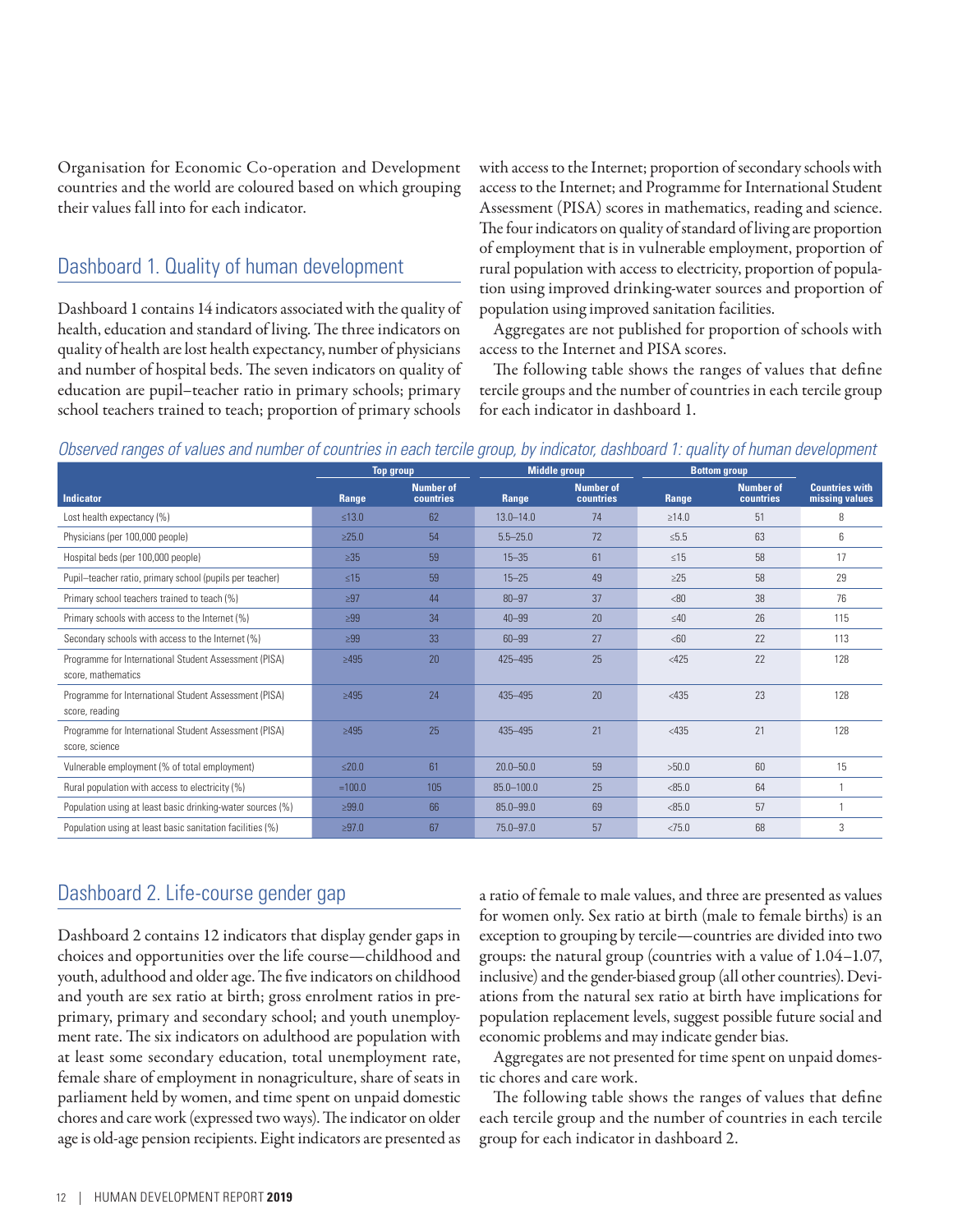|                                                                                                   | <b>Top group</b> |                               | <b>Middle group</b>            |                               | <b>Bottom group</b> |                               |                                         |
|---------------------------------------------------------------------------------------------------|------------------|-------------------------------|--------------------------------|-------------------------------|---------------------|-------------------------------|-----------------------------------------|
| <b>Indicator</b>                                                                                  | Range            | <b>Number of</b><br>countries | Range                          | <b>Number of</b><br>countries | Range               | <b>Number of</b><br>countries | <b>Countries with</b><br>missing values |
| Sex ratio at birth (male to female births)                                                        | $1.04 - 1.07$    | 135                           |                                |                               | $< 1.04$ ,<br>>1.07 | 50                            | 10                                      |
| Gross enrolment ratio, pre-primary (female to male ratio)                                         | $0.99 - 1.01$    | 61                            | $0.97 - 0.99$<br>$1.01 - 1.03$ | 48                            | < 0.97<br>>1.03     | 60                            | 26                                      |
| Gross enrolment ratio, primary (female to male ratio)                                             | $0.99 - 1.01$    | 80                            | $0.97 - 0.99$<br>$1.01 - 1.03$ | 47                            | < 0.97<br>>1.03     | 49                            | 19                                      |
| Gross enrolment ratio, secondary (female to male ratio)                                           | $0.98 - 1.02$    | 52                            | $0.92 - 0.98$<br>$1.02 - 1.08$ | 59                            | < 0.92<br>>1.08     | 50                            | 34                                      |
| Youth unemployment rate (female to male ratio)                                                    | $0.90 - 1.10$    | 38                            | $0.70 - 0.90$<br>$1.10 - 1.30$ | 58                            | < 0.70<br>>1.30     | 84                            | 15                                      |
| Population with at least some secondary education (female<br>to male ratio)                       | $0.97 - 1.03$    | 56                            | $0.85 - 0.97$<br>$1.03 - 1.15$ | 52                            | < 0.85<br>>1.15     | 59                            | 28                                      |
| Total unemployment rate (female to male ratio)                                                    | $0.90 - 1.10$    | 37                            | $0.75 - 0.90$<br>$1.10 - 1.25$ | 57                            | < 0.75<br>>1.25     | 86                            | 15                                      |
| Share of employment in nonagriculture, female (% of total<br>employment in nonagriculture)        | >45.0            | 76                            | $40.0 - 45.0$                  | 46                            | $<$ 40.0            | 58                            | 15                                      |
| Share of seats in parliament (% held by women)                                                    | $\geq 25.0$      | 68                            | $15.0 - 25.0$                  | 72                            | < 15.0              | 53                            | $\overline{2}$                          |
| Time spent on unpaid domestic chores and care work,<br>women ages 15 and older (% of 24-hour day) | $≤15.0$          | 17                            | $15.0 - 20.0$                  | 41                            | >20.0               | 14                            | 123                                     |
| Time spent on unpaid domestic chores and care work (female<br>to male ratio)                      | $\leq 2.0$       | 23                            | $2.0 - 3.0$                    | 25                            | >3.0                | 24                            | 122                                     |
| Old-age pension recipients (female to male ratio)                                                 | $0.99 - 1.01$    | 21                            | $0.80 - 0.99$<br>$1.01 - 1.20$ | 15                            | < 0.80<br>>1.20     | 16                            | 143                                     |

### *Observed ranges of values and number of countries in each tercile group, by indicator, dashboard 2: life-cycle gender gap*

### Dashboard 3. Women's empowerment

Dashboard 3 contains 13 woman-specific empowerment indicators that allow empowerment to be compared across three dimensions: reproductive health and family planning, violence against girls and women, and socioeconomic empowerment. The four indicators on reproductive health and family planning are coverage of at least one antenatal care visit, proportion of births attended by skilled health personnel, contraceptive prevalence (any method) and unmet need for family planning. The four indicators on violence against girls and women are women married by age 18, prevalence of female genital mutilation/cutting among girls and women, violence against women ever experienced from an intimate partner and violence against women ever experienced from a nonintimate partner. The five indicators on socioeconomic empowerment

are female share of graduates in science, technology, engineering and mathematics at the tertiary level; share of graduates from science, technology, engineering and mathematics at the tertiary level who are female; female share of employment in senior and middle management; women with account at financial institution or with mobile money-service provider; and mandatory paid maternity leave.

Most countries have at least one indicator in each tercile, which implies that women's empowerment is unequal across indicators and across countries.

Aggregates are not presented for female share of employment in senior and middle management.

The following table shows the ranges of values that define each tercile group and the number of countries in each tercile group for each indicator in dashboard 3.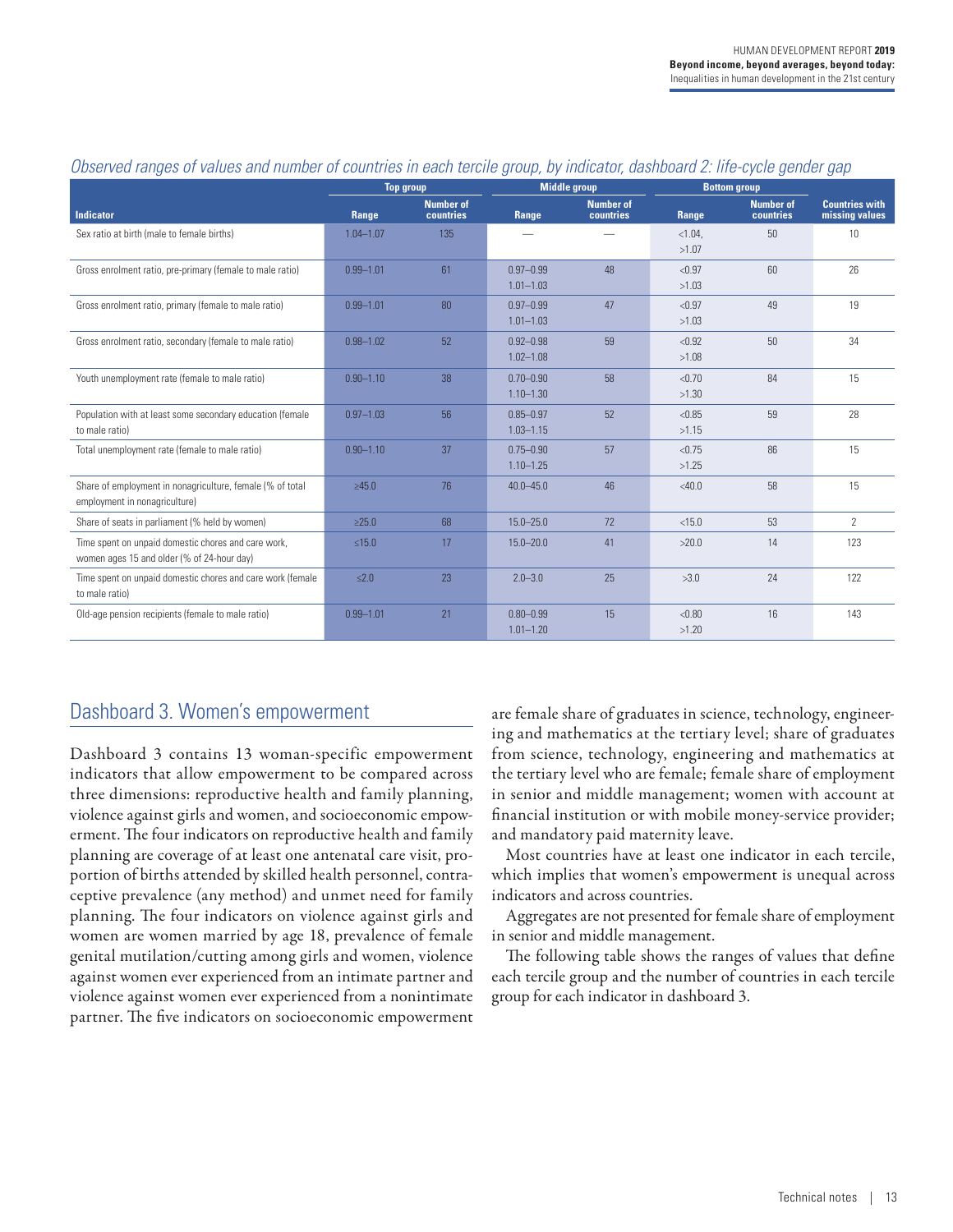|                                                                                                                                       | <b>Top group</b> |                               | <b>Middle group</b> |                               | <b>Bottom group</b> |                               |                                         |
|---------------------------------------------------------------------------------------------------------------------------------------|------------------|-------------------------------|---------------------|-------------------------------|---------------------|-------------------------------|-----------------------------------------|
| <b>Indicator</b>                                                                                                                      | Range            | <b>Number of</b><br>countries | Range               | <b>Number of</b><br>countries | Range               | <b>Number of</b><br>countries | <b>Countries with</b><br>missing values |
| Antenatal care coverage, at least one visit (%)                                                                                       | $\geq 97.5$      | 47                            | $92.0 - 97.5$       | 46                            | < 92.0              | 52                            | 50                                      |
| Proportion of births attended by skilled health personnel (%)                                                                         | >99.0            | 65                            | $90.0 - 99.0$       | 43                            | < 90.0              | 55                            | 32                                      |
| Contraceptive prevalence, any method (% of married or in-<br>union women of reproductive age, 15-49 years)                            | $\geq 60.0$      | 59                            | $40.0 - 60.0$       | 42                            | $<$ 40.0            | 49                            | 45                                      |
| Unmet need for family planning (% of married or in-union<br>women of reproductive age, 15-49 years)                                   | $\leq 12.5$      | 38                            | $12.5 - 23.0$       | 45                            | >23.0               | 38                            | 74                                      |
| Women married by age 18 (% of women ages 20-24 who are<br>married or in union)                                                        | $\leq 15$        | 45                            | $15 - 27$           | 39                            | >27                 | 42                            | 69                                      |
| Prevalence of female genital mutilation/cutting among girls<br>and women (% of girls and young women ages 15-49)                      | $≤10.0$          | $\overline{8}$                | $10.0 - 35.0$       | 5 <sup>5</sup>                | >35.0               | 16                            | 166                                     |
| Violence against women ever experienced, intimate partner<br>(% of female population ages 15 and older)                               | $\leq 20.0$      | 36 <sup>°</sup>               | $20.0 - 30.0$       | 49                            | >30.0               | 42                            | 68                                      |
| Violence against women ever experienced, nonintimate<br>partner (% of female population ages 15 and older)                            | $\leq 4.0$       | 21                            | $4.0 - 8.0$         | 21                            | >8.0                | 24                            | 128                                     |
| Share of graduates in science, technology, engineering and<br>mathematics programmes at tertiary level, female (%)                    | $\ge 15.0$       | 41                            | $10.0 - 15.0$       | 44                            | < 10.0              | 34                            | 76                                      |
| Share of graduates from science, technology, engineering<br>and mathematics programmes in tertiary education who are<br>female $(\%)$ | >39.0            | 40 <sup>°</sup>               | $31.0 - 39.0$       | 40                            | < 31.0              | 40                            | 75                                      |
| Female share of employment in senior and middle<br>management (%)                                                                     | $\geq 35.0$      | 27                            | $30.0 - 35.0$       | 20                            | $<$ 30.0            | 41                            | 107                                     |
| Women with account at financial institution or with mobile<br>money-service provider (% of female population ages 15<br>and older)    | $\geq 75.0$      | 50 <sup>°</sup>               | $40.0 - 75.0$       | 48                            | $<$ 40.0            | 58                            | 39                                      |
| Mandatory paid maternity leave (days)                                                                                                 | $\geq 105$       | 62                            | $90 - 105$          | 57                            | < 90                | 59                            | 17                                      |

#### *Observed ranges of values and number of countries in each tercile group, by indicator, dashboard 3: women's empowerment*

# Dashboard 4. Environmental sustainability

Dashboard 4 contains 12 indicators that cover environmental sustainability and environmental threats. The eight indicators on environmental sustainability are fossil fuel energy consumption, renewable energy consumption, carbon dioxide emissions (expressed two ways), forest area (expressed two ways), fresh water withdrawals and natural resource depletion as a percentage of gross national income. The four indicators on environmental threats are mortality rates attributed to household and ambient air pollution and to unsafe water,

sanitation and hygiene services; degraded land; and the International Union for Conservation of Nature's Red List Index, which measures aggregate extinction risk across groups of species.

The percentage of total land area under forest is intentionally left without colour because it is meant to provide context for the indicator on change in forest area. Aggregates are not available for the Red List Index indicator.

The following table shows the ranges of values that define each tercile group and the number of countries in each tercile group for each indicator in dashboard 4.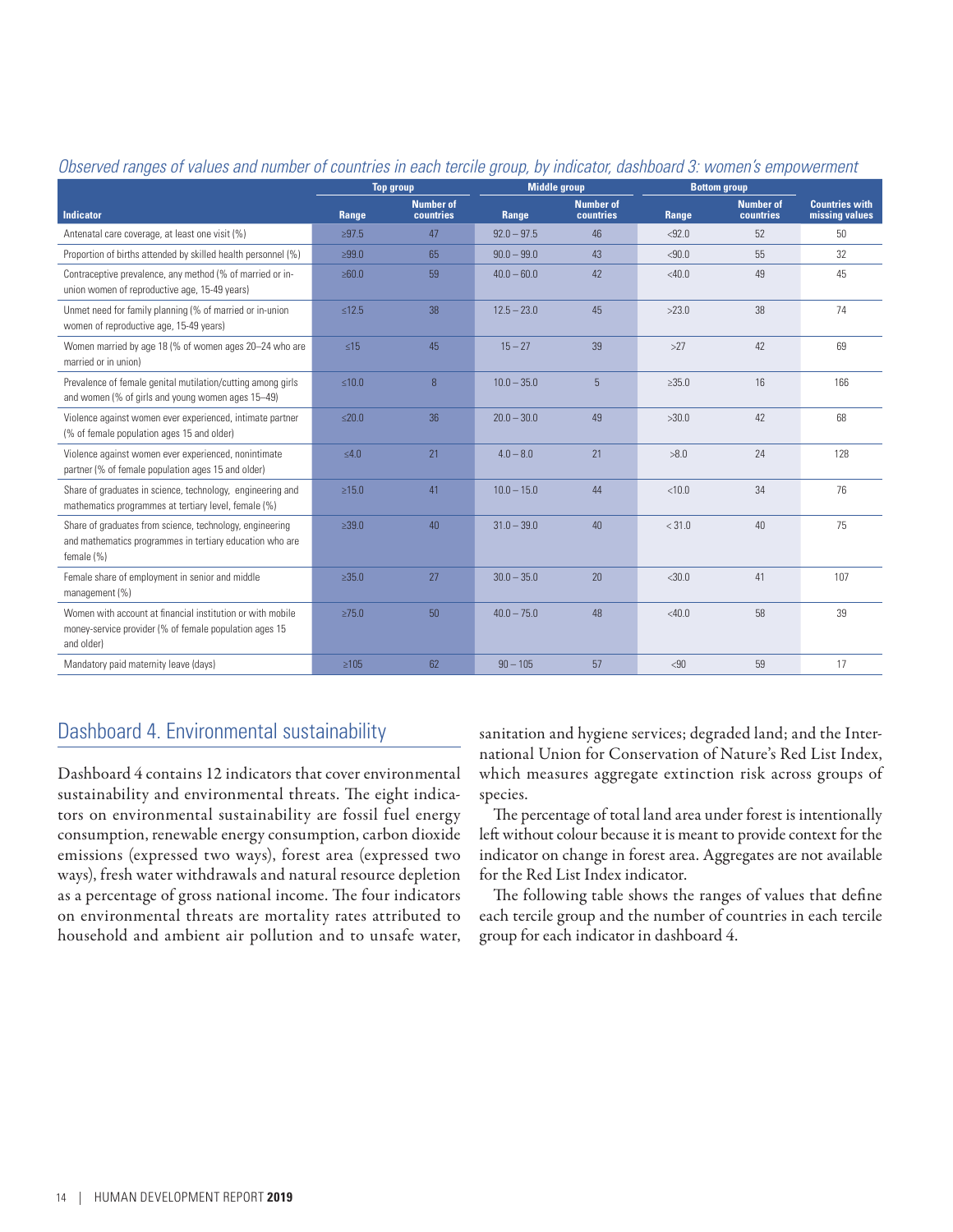|                                                                                                        | <b>Top group</b> |                                      |                | <b>Middle group</b>           |            | <b>Bottom group</b>                  |                                         |
|--------------------------------------------------------------------------------------------------------|------------------|--------------------------------------|----------------|-------------------------------|------------|--------------------------------------|-----------------------------------------|
| <b>Indicator</b>                                                                                       | Range            | <b>Number of</b><br><b>countries</b> | Range          | <b>Number of</b><br>countries | Range      | <b>Number of</b><br><b>countries</b> | <b>Countries with</b><br>missing values |
| Fossil fuel energy consumption (% of total energy consumption)                                         | $≤60.0$          | 44                                   | 60.0 to 85.0   | 46                            | >85.0      | 48                                   | 57                                      |
| Renewable energy consumption (% of total final energy<br>consumption)                                  | >40.0            | 63                                   | 15.0 to 40.0   | 56                            | < 15.0     | 74                                   | $\mathfrak{p}$                          |
| Carbon dioxide emissions, per capita (tonnes)                                                          | $\leq 1.7$       | 47                                   | 1.7 to 5.5     | 46                            | >5.5       | 45                                   | 57                                      |
| Carbon dioxide emissions (kg per 2010 US\$ of GDP)                                                     | $≤0.15$          | 45                                   | 0.15 to 0.25   | 47                            | $\geq0.25$ | 46                                   | 57                                      |
| Forest area (% of total land area)                                                                     |                  |                                      |                |                               |            |                                      |                                         |
| Forest area, change (%)                                                                                | $\geq 4.0$       | 62                                   | $-3.0$ to 4.0  | 57                            | $<-3.0$    | 66                                   | 10                                      |
| Fresh water withdrawals (% of total renewable water resources)                                         | $\leq 3.0$       | 35                                   | 3.0 to 14.0    | 31                            | >14.0      | 39                                   | 90                                      |
| Natural resource depletion (% of GNI)                                                                  | $\leq 0.4$       | 58                                   | 0.4 to 4.5     | 66                            | >4.5       | 61                                   | 12                                      |
| Mortality rate attributed to household and ambient air<br>pollution (per 100,000 population)           | $\leq 45.0$      | 60                                   | 45.0 to 115.0  | 62                            | >115.0     | 61                                   | 12                                      |
| Mortality rate attributed to unsafe water, sanitation and<br>hygiene services (per 100,000 population) | $\leq 0.5$       | 68                                   | $0.5$ to $6.0$ | 52                            | >6.0       | 63                                   | 12                                      |
| Degraded land (% of total land area)                                                                   | $\leq 9$         | 35                                   | 9 to 20        | 38                            | >20        | 49                                   | 73                                      |
| Red List Index (value)                                                                                 | $\ge 0.925$      | 58                                   | 0.825 to 0.925 | 71                            | < 0.825    | 66                                   | 0                                       |

### *Observed ranges of values and number of countries in each tercile group, by indicator, dashboard 4: environmental sustainability*

# Dashboard 5. Socioeconomic sustainability

Dashboard 5 contains 12 indicators that cover economic and social sustainability. The six indicators on economic sustainability are adjusted net savings, total debt service, gross capital formation, skilled labour force, export concentration index, and research and development expenditure. The six indicators on social sustainability are old-age dependency ratio, military expenditure, ratio of education and health expenditure to military expenditure, change in overall loss in HDI value due

to inequality, change in Gender Inequality Index value and change in income share of the poorest 40 percent.

The military expenditure indicator is intentionally left without colour because it is meant to provide context for the indicator on education and health expenditure. Aggregates are not presented for export concentration index and change in income share of the poorest 40 percent.

The following table shows the ranges of values that define each tercile group and the number of countries in each tercile group for each indicator in dashboard 5.

|  |  |  |  |  | Observed ranges of values and number of countries in each tercile group, by indicator, dashboard 5: socioeconomic sustainability |  |
|--|--|--|--|--|----------------------------------------------------------------------------------------------------------------------------------|--|
|  |  |  |  |  |                                                                                                                                  |  |

|                                                                            |             | <b>Top group</b>              | <b>Middle group</b> |                               | <b>Bottom group</b> |                               |                                         |
|----------------------------------------------------------------------------|-------------|-------------------------------|---------------------|-------------------------------|---------------------|-------------------------------|-----------------------------------------|
| <b>Indicator</b>                                                           | Range       | <b>Number of</b><br>countries | Range               | <b>Number of</b><br>countries | Range               | <b>Number of</b><br>countries | <b>Countries with</b><br>missing values |
| Adjusted net savings (% of GNI)                                            | $\geq 12.8$ | 53                            | 3.5 to 12.0         | 51                            | <3.5                | 49                            | 42                                      |
| Total debt service (% of exports of goods, services and<br>primary income) | $≤6.0$      | 40                            | 6.0 to 15.0         | 37                            | >15.0               | 37                            | 81                                      |
| Gross capital formation (% of GDP)                                         | $\geq 27.5$ | 50                            | 22.0 to 27.5        | 57                            | < 22.0              | 66                            | 22                                      |
| Skilled labour force (% of labour force)                                   | $\geq 70.0$ | 56                            | 35.0 to 70.0        | 41                            | >35.0               | 49                            | 54                                      |
| Concentration index (exports), value                                       | ≤ $0.200$   | 61                            | 0.200 to 0.400      | 72                            | >0.400              | 58                            | 4                                       |
| Research and development expenditure (% of GDP)                            | $\geq 1.0$  | 39                            | $0.3$ to $1.0$      | 51                            | < 0.3               | 36                            | 69                                      |
| Old-age dependency ratio                                                   | < 9.0       | 63                            | 9.0 to 20.0         | 58                            | $\geq$ 20.0         | 64                            | 10                                      |
| Military expenditure (% of GDP)                                            |             |                               |                     |                               |                     |                               |                                         |
| Ratio of education and health expenditure to military<br>expenditure       | $\geq 10.0$ | 40                            | 6.0 to 10.0         | 39                            | < 6.0               | 38                            | 78                                      |
| Overall loss in HDI value due to inequality, average annual<br>change (%)  | $\leq$ -2.0 | 51                            | $-2.0$ to $-0.5$    | 37                            | >0.5                | 44                            | 63                                      |
| Gender Inequality Index, average annual change (%)                         | $\leq -2.0$ | 47                            | $-2.0$ to $-1.0$    | 50                            | >1.0                | 47                            | 51                                      |
| Income share of the poorest 40 percent, average annual<br>change (%)       | $\leq -1.0$ | 45                            | $-1.0$ to 0.0       | 38                            | >0.0                | 41                            | 71                                      |